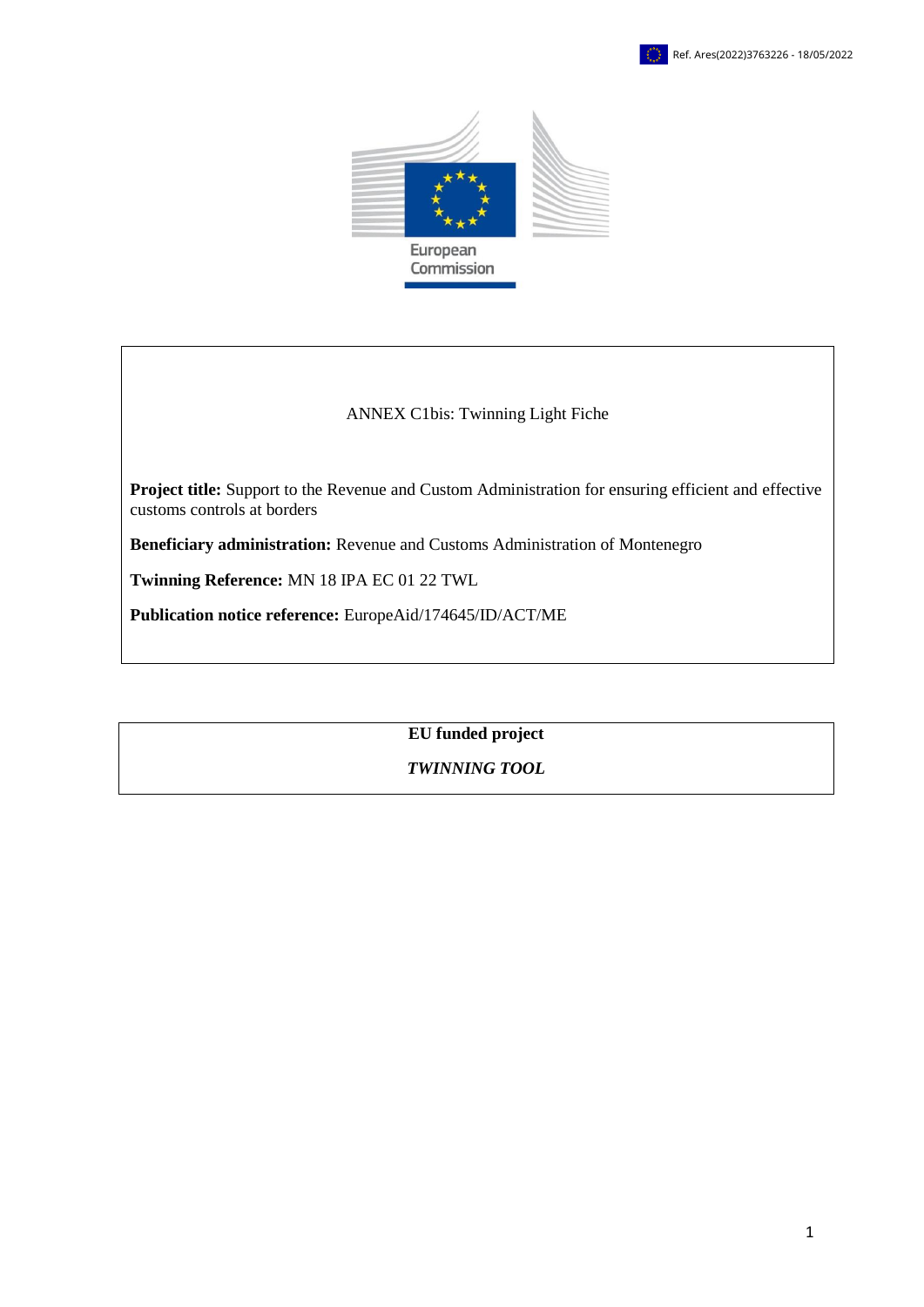# LIST OF ABBREVIATIONS

| <b>CFCU</b>  | Ministry of Finance and Social Welfare, Directorate for Finance and<br>Contracting of the EU Assistance Funds |  |  |  |  |  |
|--------------|---------------------------------------------------------------------------------------------------------------|--|--|--|--|--|
| <b>EUD</b>   | Delegation of the European Union to Montenegro                                                                |  |  |  |  |  |
| EC           | European Commission                                                                                           |  |  |  |  |  |
| EU           | European Union                                                                                                |  |  |  |  |  |
| <b>IBM</b>   | <b>Integrated Border Management</b>                                                                           |  |  |  |  |  |
| <b>NIPAC</b> | National IPA Co-ordinator                                                                                     |  |  |  |  |  |
| <b>RCA</b>   | Revenue and Customs Administration of Montenegro                                                              |  |  |  |  |  |
| <b>SC</b>    | The Steering Committee                                                                                        |  |  |  |  |  |
| <b>SPO</b>   | Senior Programme Officer at the Ministry of Finance and Social Welfare                                        |  |  |  |  |  |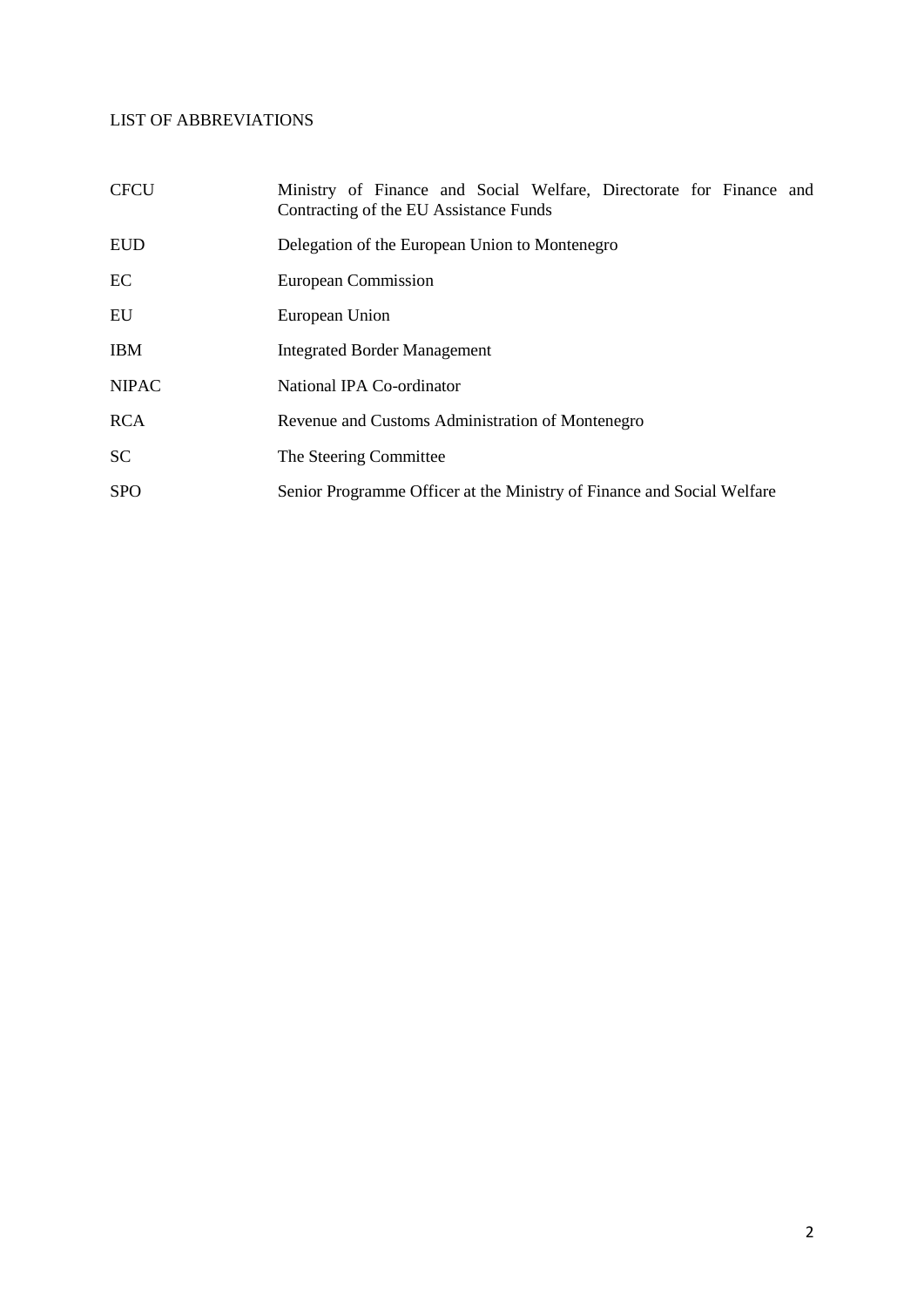## 1. **Basic Information**

- 1.1 Programme:
	- Instrument for Pre-Accession Assistance 2014-2020 (IPA II);
	- Financing Agreement concerning the Annual Country Action Programme for Montenegro for the year 2018; Management mode: Indirect Management with Beneficiary Country (IMBC)

**For UK applicants:** Please be aware that following the entry into force of the EU-UK Withdrawal Agreement<sup>1</sup> on 1 February 2020 and in particular Articles 127(6), 137 and 138, the references to natural or legal persons residing or established in a Member State of the European Union and to goods originating from an eligible country, as defined under Regulation (EU) No 236/2014<sup>2</sup> and Annex IV of the ACP-EU Partnership Agreement<sup>3</sup>, are to be understood as including natural or legal persons residing or established in, and to goods originating from, the United Kingdom<sup>4</sup>. Those persons and goods are therefore eligible under this call.

- 1.2 Twinning Sector: Standardisation and certification, Trade and Industry (EC)
- 1.3 EU funded budget: EUR 100 000
- 1.4 Sustainable Development Goals (SDGs): This project will address the following SDGs: SDG 16 Peace, justice and strong institutions
	- SDG 17 Partnerships to achieve the Goal;

# **2. Objectives**

 $\overline{a}$ 

2.1 Overall Objective(s):

To contribute to the accomplishment of the goals of the Government of Montenegro related to security of its borders and implementation of trade facilitation measures.

2.2 Specific objective:

To strengthen the capacities of Revenue and Customs Administration of Montenegro especially in the area of fight against smuggling, aimed at protection of financial and security interests of Montenegro and its citizens, as well as the EU interests in the future.

2.3 The elements targeted in strategic documents

The project will also address operational objectives defined by the **Trade Facilitation Strategy of Montenegro 2018-2022**, such as strengthening cooperation and enhancing the effectiveness of border authorities controls and implement simplified and expedited declaration and release processes.

Proposed action will contribute to the implementation of the **Integrated Border Management (IBM) Strategy of Montenegro 2020-2024** as well as **Schengen Action Plan** within the Chapter 24 - Justice, freedom, and security, namely, meeting the strategic goal: Ensuring border security by improving cooperation at all levels and strengthening administrative, infrastructural and technical capacities, i.e.

<sup>&</sup>lt;sup>1</sup> Agreement on the withdrawal of the United Kingdom of Great Britain and Northern Ireland from the European Union and the European Atomic Energy Community.

<sup>2</sup> Regulation (EU) No 236/2014 of the European Parliament and of the Council of 11 March 2014 laying down common rules and procedures for the implementation of the Union's instruments for financing external action.

<sup>3</sup> Annex IV to the ACP-EU Partnership Agreement, as revised by Decision 1/2014 of the ACP-EU Council of Ministers (OJ L196/40, 3.7.2014).

<sup>&</sup>lt;sup>4</sup> Including the Overseas Countries and Territories having special relations with the United Kingdom, as laid down in Part Four and Annex II of the TFEU.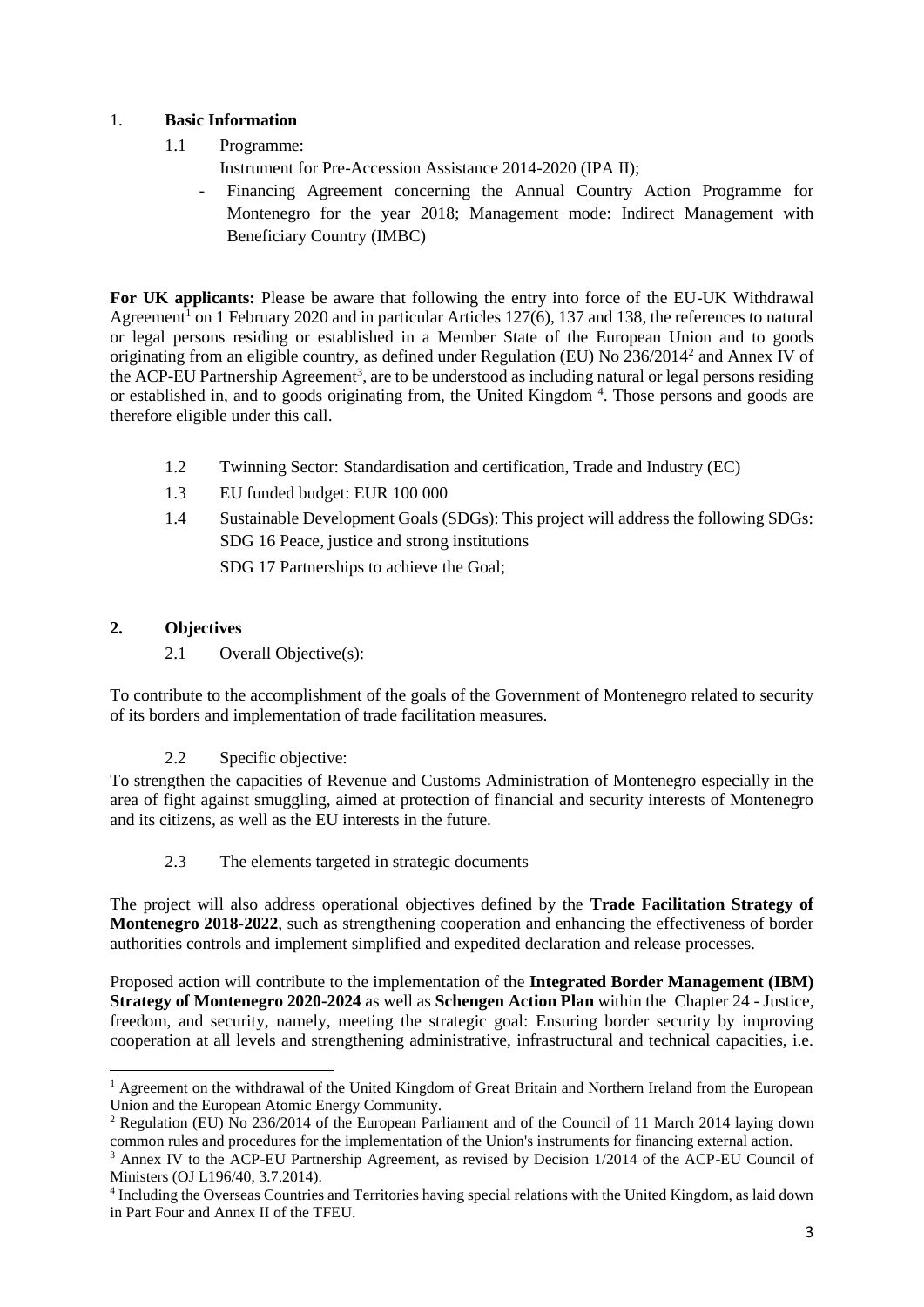operational objective: Raised the level of compliance with European and Schengen standards, in legislative, administrative and institutional terms in the field of integrated border management, especially in border control / key activities: adequate training, research and modern technology to ensure the professionalism of officials and adequate use of technical equipment; prevention and detection of cross-border crime.

Proposed activity would contribute to the achievement of the objectives of the **Business Strategy of Customs Administration 2019-2021** which refers to security and protection of society, simplification and harmonization of the customs procedures and development and strengthening of human resources as well as to the achievement of the objectives of the **Human resource management strategy 2019- 2021** related to professional development and development of anti-corruption policy and strengthening the integrity of customs officers.

## **3. Description**

# 3.1 Background and justification:

In the framework of accession negotiations, within Chapter 29 – Customs Union, one of the important tasks in front of the Revenue and Customs Administration is to strengthen administrative capacities and ensure the uniform application of customs rules and controls through quality education and training of its customs officers in order to be ready to provide for a uniform and effective application of the customs acquis upon accession. From the day of the accession, the Montenegrin Revenue and Customs Administration will have to manage and control Montenegro's borders in the interest of the European Union citizens and trade operators, which will then, to a great extent, be the external borders of the Union.

Proposed activities will contribute to strengthening administrative capacity through quality and timely education and trainings and will ensure uniform application of customs regulations and more efficient and effective customs controls, which is of great importance for the customs system and contributes to fulfilment of the second closing benchmarks in the Chapter 29 – Customs Union: "Montenegro applies" its customs rules consistently and efficiently across its customs offices, notably in the areas of declaration processing, origin, simplified procedures, intellectual property rights, and selectivity of controls and risk analysis (including automated pre-arrival/pre-departure risk analysis across all modes of transport)."

Furthermore, strengthening of the administrative capacities of the Revenue and Customs Administration (RCA), as one of the law enforcement administrations in charge of border protection is needed in order to contribute to more effective detection and suppression of cross-border crime. Strengthening of the RCA capacities will also contribute to the better inter-institutional cooperation and efficient implementation of Integrated border management Strategy and Schengen Action plan and fulfilment of measures within the framework of Chapter 24 - Justice, freedom and security.

The RCA is continuously carrying out activities on strengthening of security and protection of the customs territory, suppression of cross-border smuggling of narcotics and weapons, control of transit, export, dual-use goods, as well as the import of dangerous goods, infringements of intellectual property rights, etc. These activities include preventive measures, immediate control measures and post clearance The RCA successfully cooperates with OLAF, the World Customs Organization and other international organizations and institutions in joint investigations, operations and trainings related to initiatives related to the fight against smuggling.

Customs Law (Official Gazette of the Republic of Montenegro 7/02, 38/02, 72/02, 21/03, 31/03, 29/05, 66/06, 21/08, 39/11, 40/11, 28/12, 62/13, 71 /17), regulates customs procedure, the rights and obligations of persons participating in customs procedure and rights, obligations and powers of the authorities in charge of customs clearance of goods (hereinafter referred to as customs authorities).

The Law on Customs Service (Official Gazette of Montenegro no 03/16) regulates the tasks and authorizations of the customs service, authorizations and responsibilities of customs officers, organization of the customs service, mandatory professional training and other issues of importance for the work of the customs service. In performing the tasks of the customs service, the Revenue and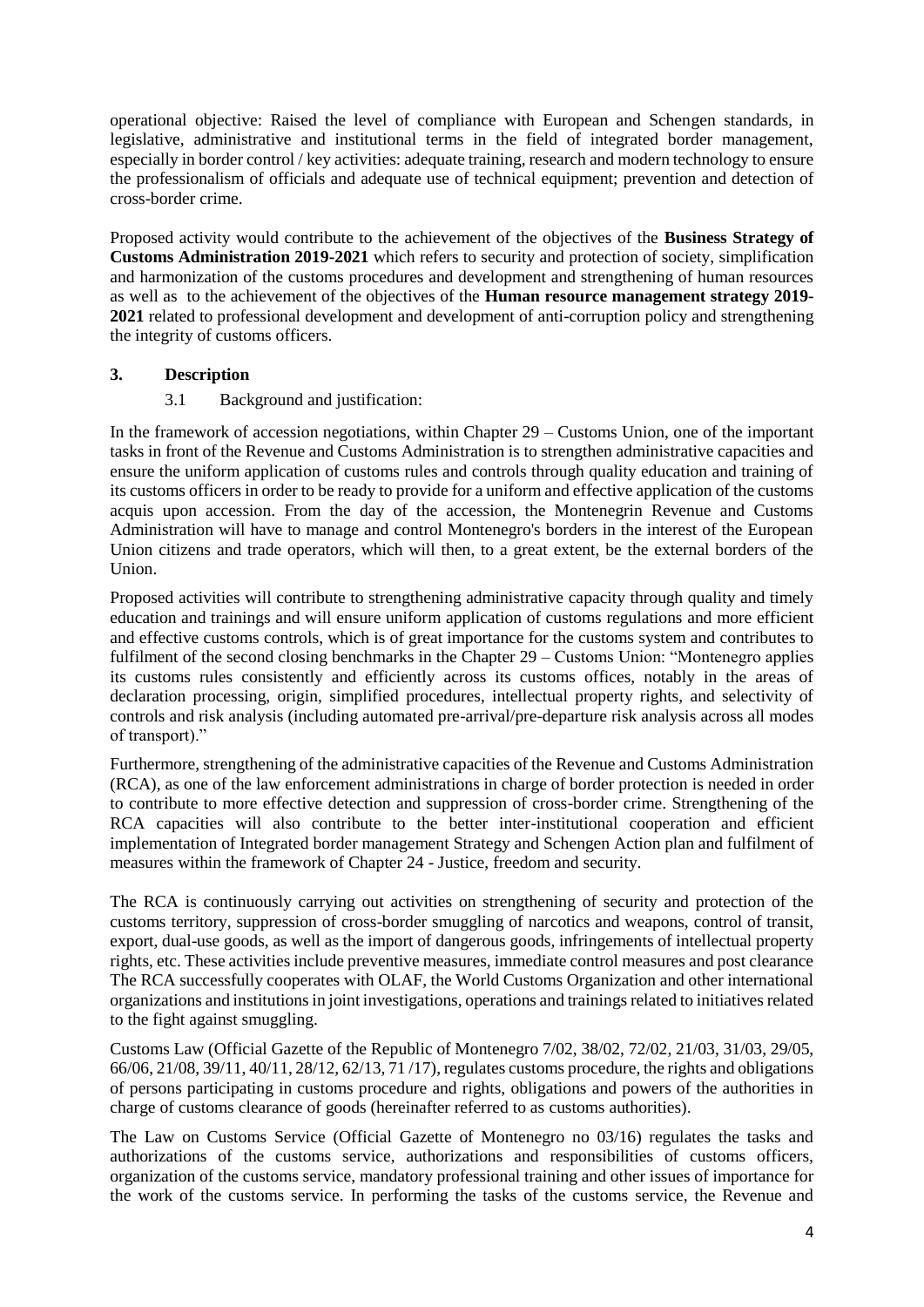Customs Administration in particular performs: control of import, export and transit of goods for which special measures are prescribed to protect the safety, health and life of humans, animals and plants, environment, public morale, cultural heritage, copyright and related rights and industrial property rights. Legal and natural persons are obliged to act upon the request of the authorized customs officer and to enable him/her to freely exercise customs powers, in a manner that does not damage the reputation and integrity of the customs officer.

Another comprehensive law that regulates this area in Montenegro is the Law on Border Control (Official Gazette of Montenegro 72/09, 20/11, 40/11 and 39/13), which is modelled on the basis of the Regulation (EC) No 562/2006 establishing a Community Code on the rules governing the movement of persons across borders (Schengen Borders Code) and Regulation (EU) 2016/399 of the European Parliament and of the Council of 9 March 2016 on a Union Code on the rules governing the movement of persons across borders (Schengen Borders Code). The Law on Border Control defines the procedures for check of persons at border crossing points and supervision over the border between the border crossing points, minimum and detailed border checks, special rules for border checks for certain categories of persons, special rules for border checks in international railway, air, sea, lake and river transport. Through the recent amendments to the Law on Border Control, the area of border control has been further aligned with the EU acquis.

The Rulebook on Internal Organization and Systematization of the Revenue and Customs Administration determines the internal organization and systematization of the Administration, organizational units and their scope, work posts, number of employees, job description and conditions for their performance, deployment of officials and employees, as well as employment of trainees.

Revenue and Customs Administration is continuously committed to improving administrative capacity through trainings, seminars, in order to fully meet European standards. Within the Sector for Planning and Management of Human Resources, the Department of Training and Monitoring of Professional Development, the following activities are performed: drafting of strategic documents related to professional training and development of employees, drafting and determination of plans and programs for professional training and development of employees, undertaking measures and activities on organizing and implementing plans and programs of professional development and training, evaluating conducted trainings, compiling reports on implemented trainings, monitoring professional training, education and training of officials, organizing periodic knowledge testing, planning trainings and seminars in the country and abroad, monitoring and implementation of modern achievements in the development and education of officials.

Within the regional units of customs houses, activities are performed related to: authorization of customs-approved use or use of goods; determination, calculation and collection of import and export duties, taxes and excises on imports of goods, taxes and other duties payable on imports, exports and transit of goods and other duties in accordance with special regulations; customs supervision over foreign goods, passengers and means of transport in international traffic; determination of customs value; classification of goods according to the customs tariff and determination of the origin of goods in accordance with applicable regulations and international agreements; deciding on the payment of more favourable customs duties and exemption from customs duties, on deferred payment, refund or write-off, as well as recovery of customs and tax duties, value added tax, excise duties and other duties, which are collected in accordance with customs and special regulations; taking measures and actions in order to strengthen security and protection of the customs territory; performing post clearance audits of customs declarations according to the Customs Law and inspection supervision; control and verification of the use of goods that have been exempt from customs duties, value added tax, excise duties and other duties, which are charged in accordance with customs, tax, excise and other regulations and other activities. The organizational structure is presented in the Annex I to this document.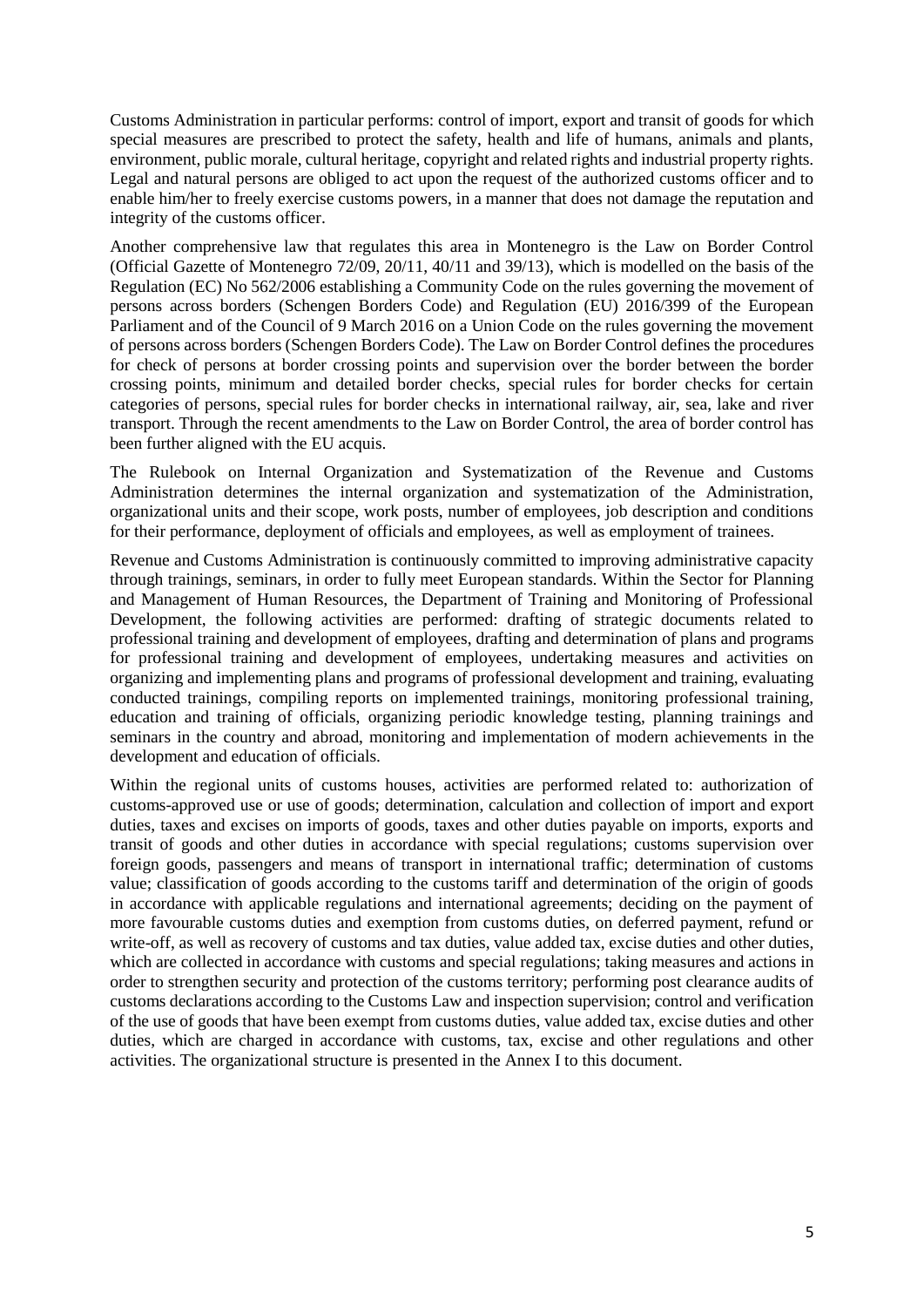#### 3.2 Ongoing reforms:

Montenegro is in the intensive process of fulfilment of the closing benchmarks regarding Chapter 29 - Customs union. Revenue and Customs Administration continuously implement activities for further alignment with and implementation of the acquis covered by the chapter Customs union, applying customs rules consistently and efficiently across its customs offices, in the areas of declaration processing, origin, simplified procedures, intellectual property rights, and selectivity of controls and risk analysis.

The fight against customs fraud, cross-border crime and all forms of grey economy, with a focus on excise goods, as well as the implementation of new powers of customs officers in order to increase the efficiency of customs controls and results achieved, remains one of the key priorities in the work of the Customs Administration in the coming period. Through the function of customs enforcement and controls, officers of the Customs Administration are the first line of defence against the entry of goods into our country that threatens the security and well-being of our society. In addition to fiscal dimension, such threats relate to various forms of organized crime and terrorism, drugs, environmental hazards, food safety, diseases and health threats related to plants and animals. The requirement to implement efficient, intelligence-based and risk-based controls and the requirement to speed up trade are not contradictory and mutually exclusive requirements. Specifically, it is necessary to ensure an optimal level of satisfaction of both requirements through the modern and efficient implementation of risk management systems, post clearance audits, combating smuggling and customs investigations.

Strengthening customs cooperation, joint activities and exchange of information at national, regional and international levels is a prerequisite for efficiency, which must be the focus of the work of the customs service.

In order to achieve the highest standards in trade facilitation and customs controls, the Revenue and Customs Administration continues to develop its capacity in the field of risk analysis, post clearance audits, suppression of smuggling and customs investigations, in order to ensure further simplification of customs procedures and speeding up of legal trade together with effective controls and protection of the society.

The new systems and modern procedures that RCA is developing require trained and motivated employees to implement them.

Furthermore, within the Chapter 24 - Justice, freedom, and security, Revenue and Customs Administration in cooperation with other Law enforcement authorities continuously undertakes activities for ensuring efficient border protection through implementation of Integrated border management strategy as well as Schengen Action Plan.

The objectives of the Strategy and the Framework AP of the IBM strategy (2014-2018) have been achieved and good progress can be noted in relation to the achievement of all the individual objectives set out in the Strategy. Efforts are continuing to strengthen the capacity of human resources within the Border Police and the Customs Administration. The results can be measured against the significant increase in detection and prevention of cross-border crime. Institutional, technical and human resources of the police and customs officers for effective action, at national and international level, on the prevention, suppression and detection of cross border crime have been improved.

The cooperation between the Police Administration and the Customs Administration has been systematically improved and the number of joint controls at border crossing points and in border traffic has increased significantly. The activities will continue through implementation of the IBM Strategy (2020-2024).

In order to professionally train employees, trainings are continuously conducted both in cooperation with relevant institutions in Montenegro, such as Human Resources Management Authority and Police Administration, Police Academy, Intellectual Property Office, Environmental Protection Agency, etc. Furthermore, through bilateral support and in cooperation with the World Customs Organization-WCO,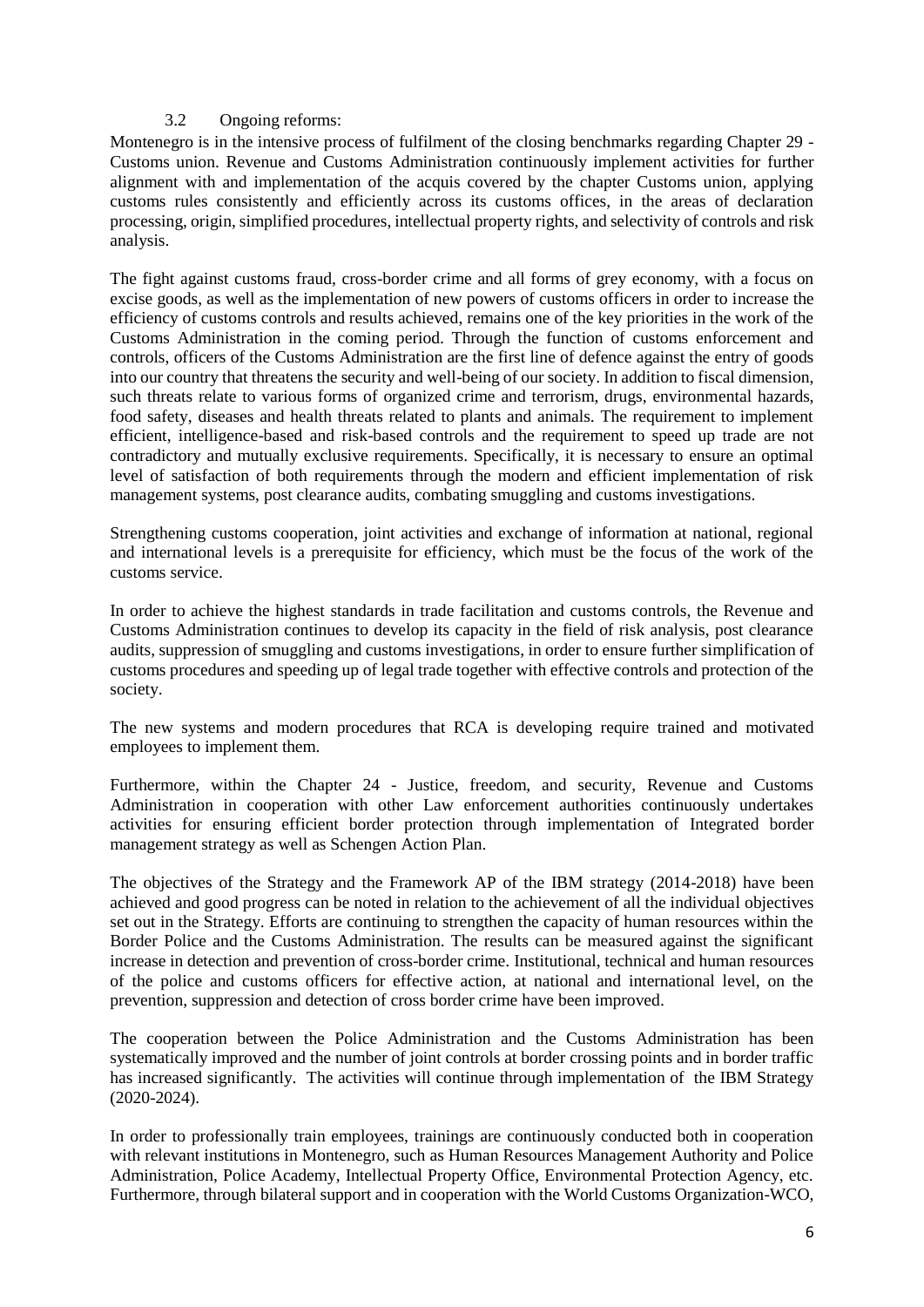UNODC, OSCE, FRONTEX and other international organizations a significant number of trainings, online trainings, seminars, workshops, professional meetings and other types of training on various topics were realized.

A Training Centre was established in October 2018 in which trainings of customs officers are delivered continuously in accordance with defined annual and quarterly plans and requirements that are set before the customs service in the field of European integration. Also, in the Centre, if necessary, as well as in case of changes in regulations, other trainings and workshops are organized and held where the organizers are other organizations and institutions (international organizations, national agencies, etc.).

The Training Centre for Customs Officers is available to all customs officers in order to improve the system of training and professional development. Using this space for briefing, brainstorming, various consultations, learning within the customs exam etc. will encourage the creativity and innovation of customs officers. Also, a professional library of the Revenue and Customs Administration was formed within the Training Centre. The library will enable all customs officers to use professional material in printed and electronic form (books, manuals, guides, key professional documents, etc.) related to the work of the customs service

By this action knowledge and skills of customs officers for conducting efficient customs control operations at ports, airports, land borders and inland, in accordance with the best EU practices through trainings will be enhanced.

3.3 Linked activities:

Through the support of World Customs Organization, UNODC/WCO Container Control Programme, OEBS and US Embassy within the program EXBS a significant number of trainings for customs officers and expert missions in the different customs areas were conducted in order to improve administrative capacity, especially in the area of anti-smuggling. A list of workshops and expert missions is provided in Annex II.

Within IPA 2014 project "Support to the Customs Administration" (NCTS) a number of applications shall be developed, including the Trader portal, Authorization and Authentication and Enterprise Service Bus (ESB), Risk Management system, etc. for the needs of New Computerized Transit System (NCTS). These applications shall be available for use for all following projects which will be implemented by the Revenue and Customs Administration in order to meet benchmarks from the negotiation Chapter 29 - Customs Union. Precisely, due to the development and future use of these applications the training of customs officers and the improvement of administrative capacities are of great importance for the further functioning and sustainability of all started activities and planning of future projects.

Under IPA 2018 Programme, procurement of new control equipment to be used at border crossing points is foreseen, which will improve performance in conducting border controls, thus strengthening the security function of the Revenue and Customs Administration and the fight against smuggling, ultimately leading to better protection of society. At the same time, procurement of modern equipment that complies with the highest standards will enable fast and efficient control of goods, trucks, containers and personal luggage at the border crossing points and contribute to modernization and acceleration of the clearance process.

Through the IPA 2018 project "Support to the Revenue and Customs Administration of Montenegro in upgrading the Customs Information System (CIS)" new functionalities envisaged to be implemented imply the complete digitalization of the submission of customs declarations and supporting documents by economic operators / holders of qualified digital certificates, which will enable greater interaction of business entities with customs offices. Considering that the Revenue and Customs Administration is moving towards paperless means of operation this project is crucial and its results, i.e. new applications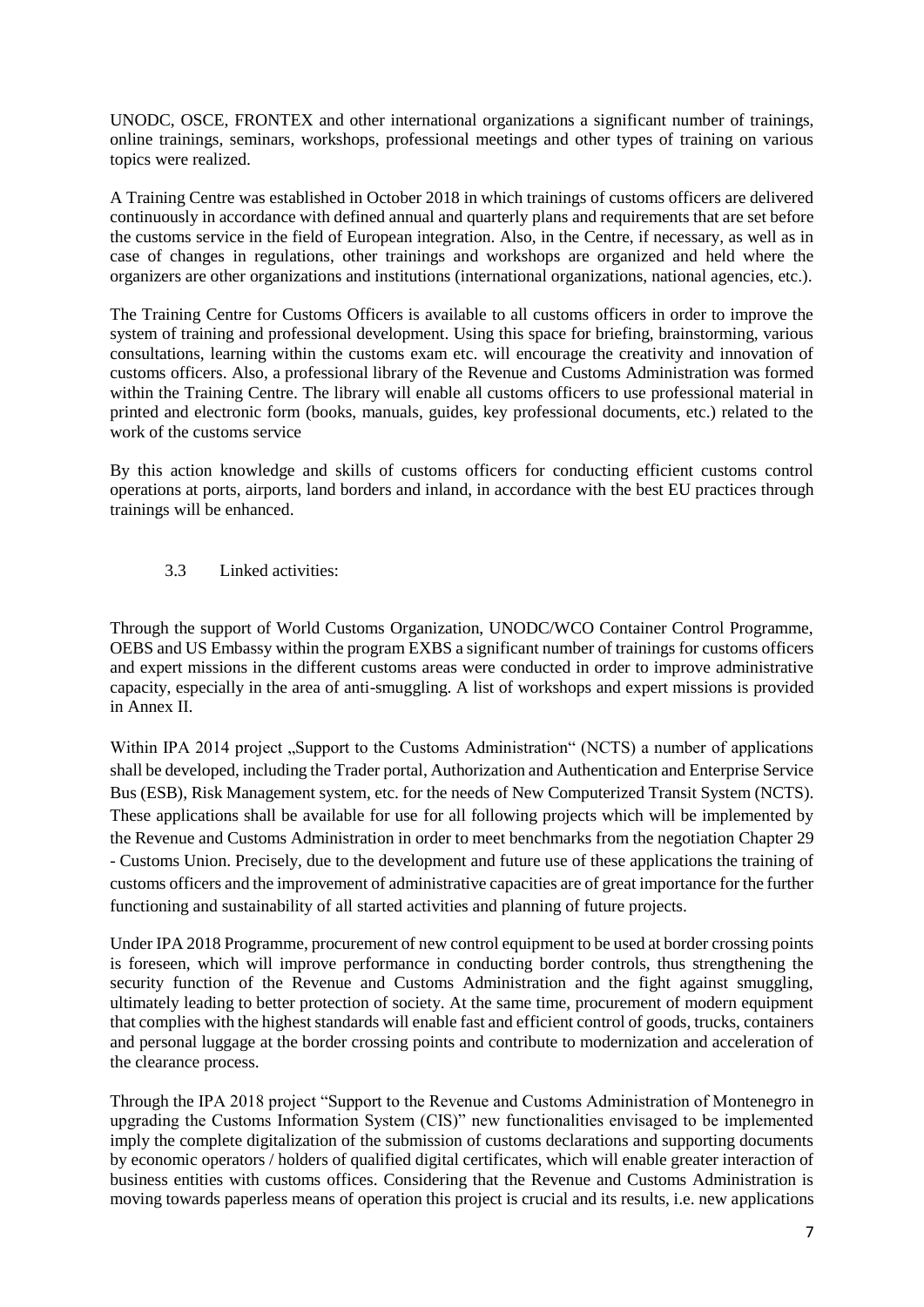(e –accompanying documents, e-archive as well as upgraded functionalities in RMR and RID) will be synchronised with other applications within Customs Information System. Therefore, further improvement of knowledge and skills and training of relevant staff in Revenue and Customs administration is crucial for the development of the customs system.

# 3.4 List of applicable *Union acquis*/standards:

- Regulation (EU) No 952/2013 of the European Parliament and of the Council of 9 October 2013 laying down the Union Customs Code

- **Convention** on Mutual Assistance and Cooperation between Customs Administrations (Naples II Convention), adopted on 18 December 1997;

**- Council Decision** 2009/917/JHA of 30 December 2009 on the use of information technology for customs purposes;

**- Regulation** (EU) 2016/399 of the European Parliament and of the Council of 9 March 2016 on a Union Code on the rules governing the movement of persons across borders (Schengen Borders Code).

## 3.5 Components and results per component

Component 1 – Enhancement of knowledge and skills in the area of customs controls

Result 1: Improved efficiency and effectiveness of border controls in the area of fight against smuggling The following indicative sub-results should be achieved:

Sub-Result 1.1 – Improved skills and knowledge of customs officers in the area of search of passengers and passengers' luggage using customs control equipment (train the trainer) and delivered guidelines;

Sub-Result 1.2 – Improved skills and knowledge of customs officers in the area of search of vehicles in road traffic using customs control equipment (train the trainers) and delivered guidelines;

Sub-Result 1.3 – Improved skills and knowledge of customs officer in the area of inspection of trains in railway traffic using customs control equipment (train the trainer) and delivered guidelines;

Sub-Result 1.4 – Improved skills and knowledge of customs officers in the area of aircrafts search using customs control equipment (train the trainer) and delivered guidelines;

Sub-Result 1.5 **-** Improved skills and knowledge of customs officers in the area of vessels search (ships and yachts) using customs control equipment (train the trainer) and delivered guidelines;

Sub-Result 1.6 - Improved skills and knowledge of customs officers in the area of customs procedures in maritime traffic (train the trainer) and delivered guidelines;

Sub – Result 1.7 – Improved skills and knowledge of customs officers of Anti-smuggling department (use of force) in the field of power of authorized customs officers in accordance with the Law on Customs Service and delivered guidelines;

 Sub-Result 1.8 - Improved skills and knowledge of customs officers in the area of customs Investigation and delivered guidelines;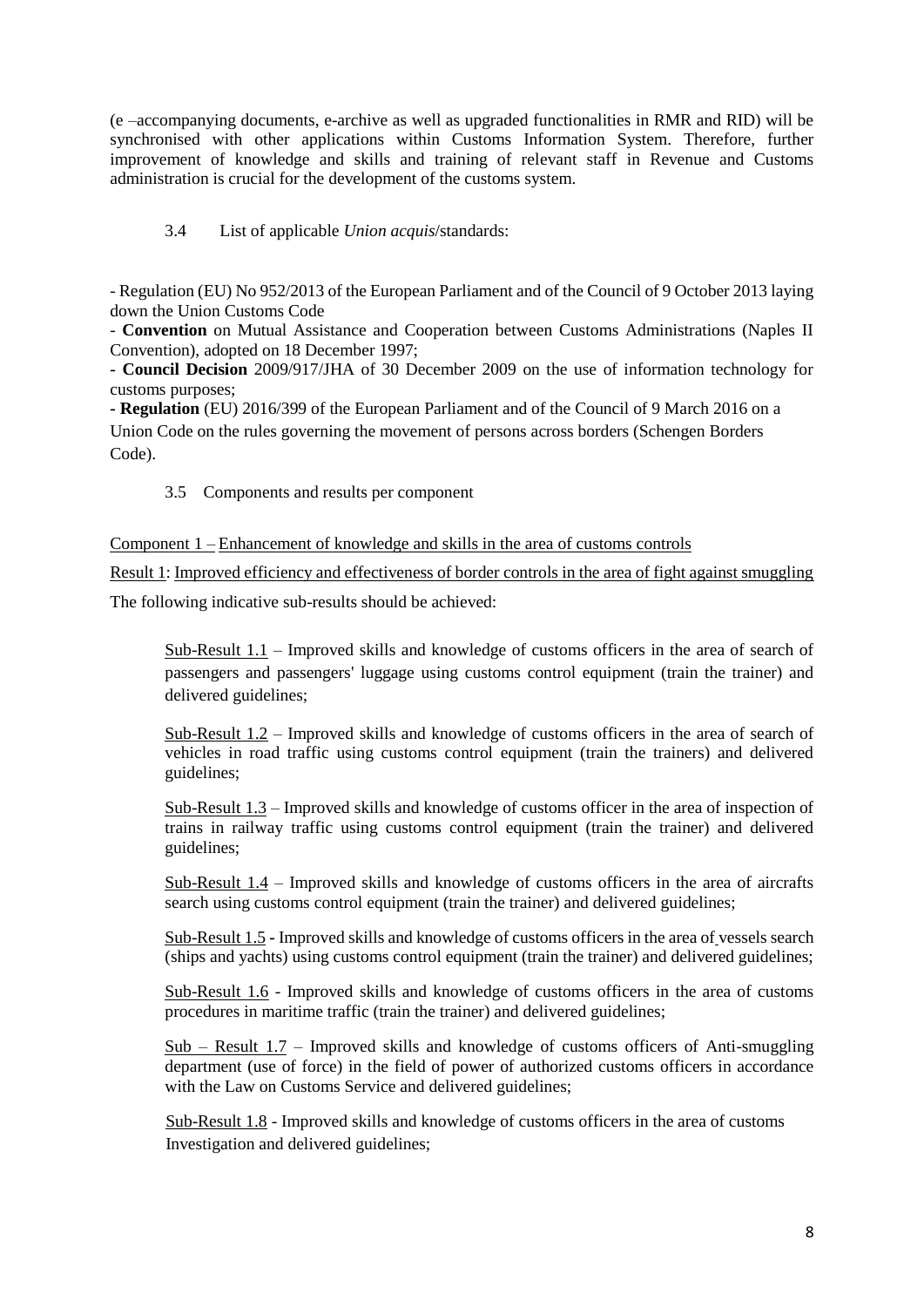Sub-Result 1.9. – Improved skills and knowledge of customs officers in the field of combatting corruption and strengthening ethics and integrity (transfer of EU best practices and challenges in this area);

 Sub-Result 1.10 **-** Improved skills and knowledge of customs officers for usage of special customs control equipment and delivered guidelines;

 Sub-Result 1.11 - Improved skills and knowledge of customs officers in the area of Integrated Border Management (transfer of EU best practice and challenges in the area of IBM and Schengen Acquis from the perspective of the customs) delivered guidelines;

For all conducted trainings any relevant proof/confirmation for the officers who undergone the training is preferable to be issued.

Component 2– Capacities of the Department for training and monitoring of professional education strengthened

Result 2: Improved work of the organizational unit responsible for training in the customs service in terms of organization, activities and providing professional development of customs officers.

Sub-result 2.1. Staff of department for professional training familiarised with EU best practices;

Sub-Result 2.2. Developed guidelines and recommendation for improvement of the work of the Department for training and monitoring of professional education in order to gain the enhanced knowledge and skills aligned with EU practice in this field.

## 3.6 Expected activities:

The below activities are the minimum indicative requirements to achieve the above results. The MS will take these into account when developing its own methodology and complement them with its own and other relevant best practise experience and examples so that the above results can be sustainably achieved.

**Component 1 –** Enhancement of knowledge and skills in the area of customs control

## **Result 1:** Improved efficiency and effectiveness of border controls in the area of anti-smuggling

The following trainings for customs officers in the area of anti-smuggling for efficient and effective control of the border activities should be implemented:

- Activity1.1 (Linked to sub-result 1.1.) Training of customs officers for search of passengers and passengers' luggage using customs control equipment (train the trainer) and delivery of guidelines (1 training; 4 days for 12 officers from 4 Customs houses);
- Activity 1.2 (Linked to sub-result 1.2.) Training of customs officers for search of vehicles in road traffic using customs control equipment (train the trainer) and delivery of guidelines - (1 training; 4 days for 12 officers from 4 Customs houses);
- Activity 1.3 (Linked to sub-result 1.3.) Training of customs officers for search of trains in railway traffic using customs control equipment (train the trainer) and delivery of guidelines - (1 training; 3 days for 6 officers from 3 Customs houses);
- Activity 1.4 (Linked to sub-result 1.4.) -Training of customs officers for search of aircrafts using customs control equipment (train the trainer) and delivery of guidelines - (1 training; 4 days for 4 officers from 2 Customs houses);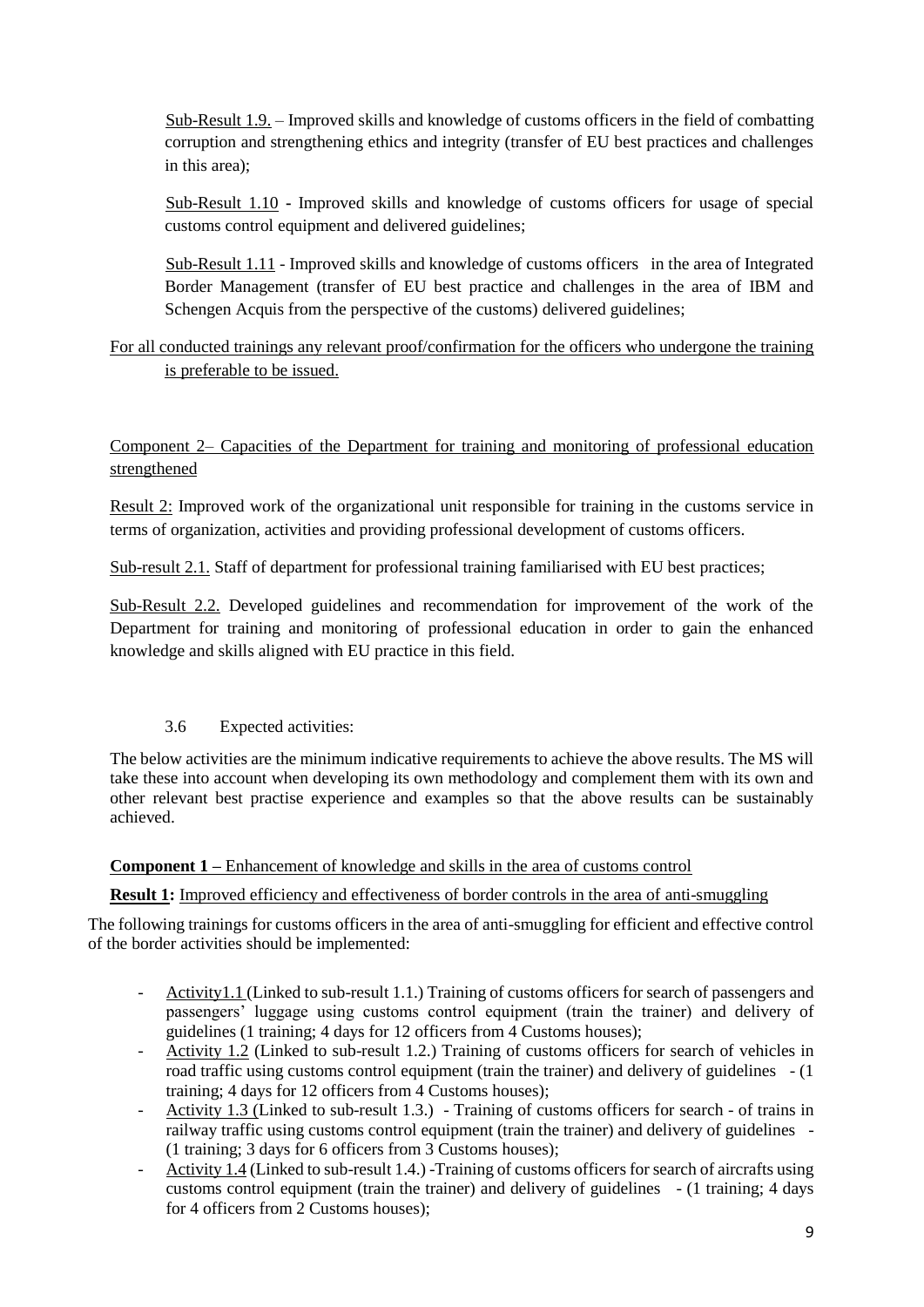- Activity 1.5 (Linked to sub-result 1.5.) **-** Training of customs officers in the field of search of vessels (ships and yachts) using customs control equipment (train the trainer) and delivery of guidelines - (1 training; 4 days for 8 officers from 2 Customs houses;
- Activity 1.6 (Linked to sub-result 1.6.) Training for customs officers in the field of customs procedures in maritime traffic (train the trainer) and delivery of guidelines - (1 training; 4 days;12 officers; 4 Customs houses);
- Activity 1.7 (Linked to sub-result 1.7.) Training for customs officers of Anti-smuggling department in the field of power of the authorized customs officers (use of force) in accordance with the Law on Customs Service, Official Gazette no 03/2016, Articles 45-49 and delivery of guidelines - (2 trainings, 10 officers each, duration of each training 3 days);
- Activity 1.8 (Linked to sub-result 1.8.) Training for customs officers in the area of customs investigation and delivery of guidelines - (1 training, 3 days; 5 officers);
- Activity 1.9 (Linked to sub-result 1.9.) Trainings in the field of combatting corruption and strengthening ethics and integrity and delivery of guidelines - (1 training, 2 days, 12 officers);
- Activity 1.10 (Linked to sub-result 1.10.) Trainings for usage of special customs control equipment (using scanners, x-ray devices, reading images from these devices, using video scopes, contraband kit CT40, etc.) (train the trainer) and delivery of guidelines - (2 trainings; 3 days each (practical tutoring); 12 officers from 4 Customs houses)
- Activity 1.11 (Linked to sub-result 1.11.) Training in the area of Integrated Border Management and Schengen acquis (transfer of EU best practice and challenges in the area of IBM and Schengen Acquis from the perspective of the customs) (train the trainer) - (1 training, 3 days for 12 officers from 4 Customs houses) and delivery of guidelines.

The above mentioned activities will be realised in Training Centre of RCA or in Customs House considering the specific training (for example: the training for the search of trains could be done partly in Training Centre and partly in the field -Customs House Podgorica; Customs Office Railway Station)

For all conducted trainings any relevant proof/confirmation for the officers who undergone the training is preferable to be issued.

# **Component 2 – Result 2:** Capacities of the Department for training and monitoring of professional education strengthened

The following indicative activities should be implemented:

- Activity 2.1 (Linked to sub-result 2.1.) Workshop for acquaintance with best EU best practices in regard work of organizational unit responsible for training and monitoring of professional education in the customs service (1 workshop; 3 days; 3 officers);
- Activity 2.2 (Linked to sub-result 2.1.) Study visit to the customs service of twinning partners in order to get acquainted with the practical work of the organization of training for customs officers (1 study visit; 3 days, 3 officers). <sup>5</sup>

-Activity 2.3 (Linked to sub-result 2.2.) Drafting guidelines and recommendation for improvement of the work of Department for training and monitoring of professional education.

## **3.7 Means/input from the EU Member State Partner Administration\*:**

 $\overline{a}$ 

<sup>5</sup> Should COVID-19 pandemic not allow for this activity to take place, it will be substituted by alternative: Activity 2.2. Analyse existing RCA training strategy and propose update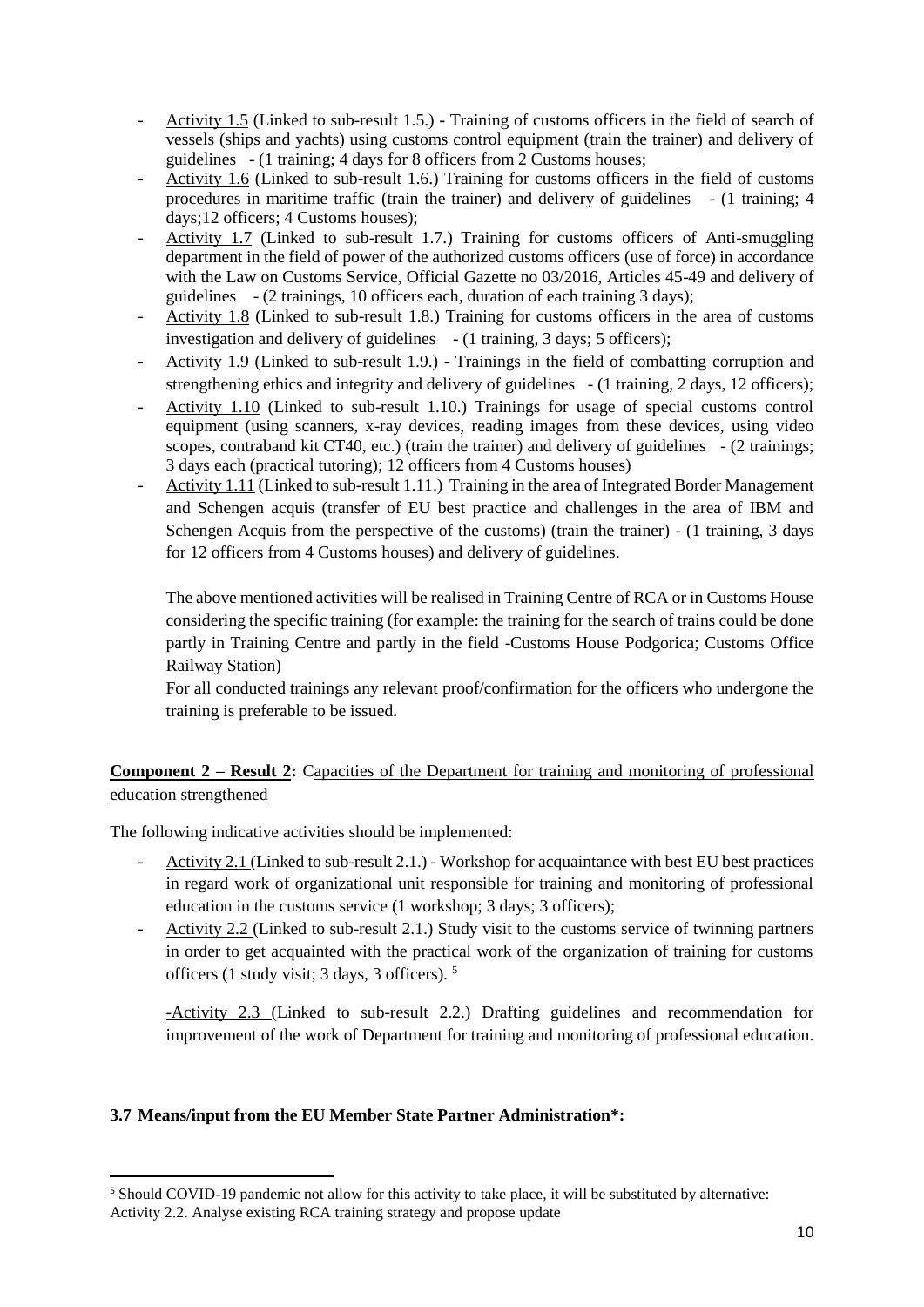- expertise and knowledge of EU best practice through specific trainings for customs officers, as well as expertise and knowledge of EU best practice of the organizational unit for the training;
- Capacity building (trainings and one study visit, on the job trainings while preparing the following documents - Gap analysis, Action plan, Terms of Reference, technical and functional specifications for future project);
- Visibility and communication.

The project will be implemented in the form of a Twinning Light contract envisaged to provide exchange of experience and know-how with a MS Institution with good practice in the stated project activities. The project team will consist of a project leader, two components leaders and experts. All experts shall meet the formal conditions as set out in the Twinning Manual. The interested MS Partner Institution shall include in its proposal the CVs of the designated Project Leader, Components Leaders and the proposed Short-term Experts as well as their specific tasks to which they will be assigned to.

The MS Project Leader and the BC Project leader will ensure that any difficulties that could hamper the implementation of the activities are identified at an early stage and effectively resolved. Both should also ensure close cooperation with the Delegation of the European Union to Montenegro and coordination with other ongoing and linked projects.

At the beginning of the Project implementation, the Initial Rolling Work plan should be presented and agreed with the BC counterparts. All visibility actions, proposed in the project, should be in accordance with the visibility guidelines of the European Commission and twinning manual*.*

Profile and tasks of the PL (One of the Component Leaders may act at the same time as the Project Leader responsible for general coordination.)

### *Requirements:*

- University level education or equivalent professional experience of at least 8 years in the area of customs;
- Minimum 3 years of professional experience in customs law enforcement/customs controls
- Fluency in English, both written and spoken;

*Asset:*

 Experience as a project leader or expert in at least 1 project in candidate/potential candidate countries in the area of Customs

## *Tasks of the Project Leader:*

- Support and coordination of all activities in the Beneficiary Country;
- Leading, actively participating, overseeing and co-managing the implementation of the project with the Project Leader from the Beneficiary Country;
- Leading, actively participating, overseeing, co-managing and coordinating the implementation of the project with the component leaders;
- Ensuring the attainment of the projected outputs;
- Delivery of quality control of all inputs;
- Organization of visibility events (kick-off and final event);
- Participation in Steering Committee meetings;
- Project reporting;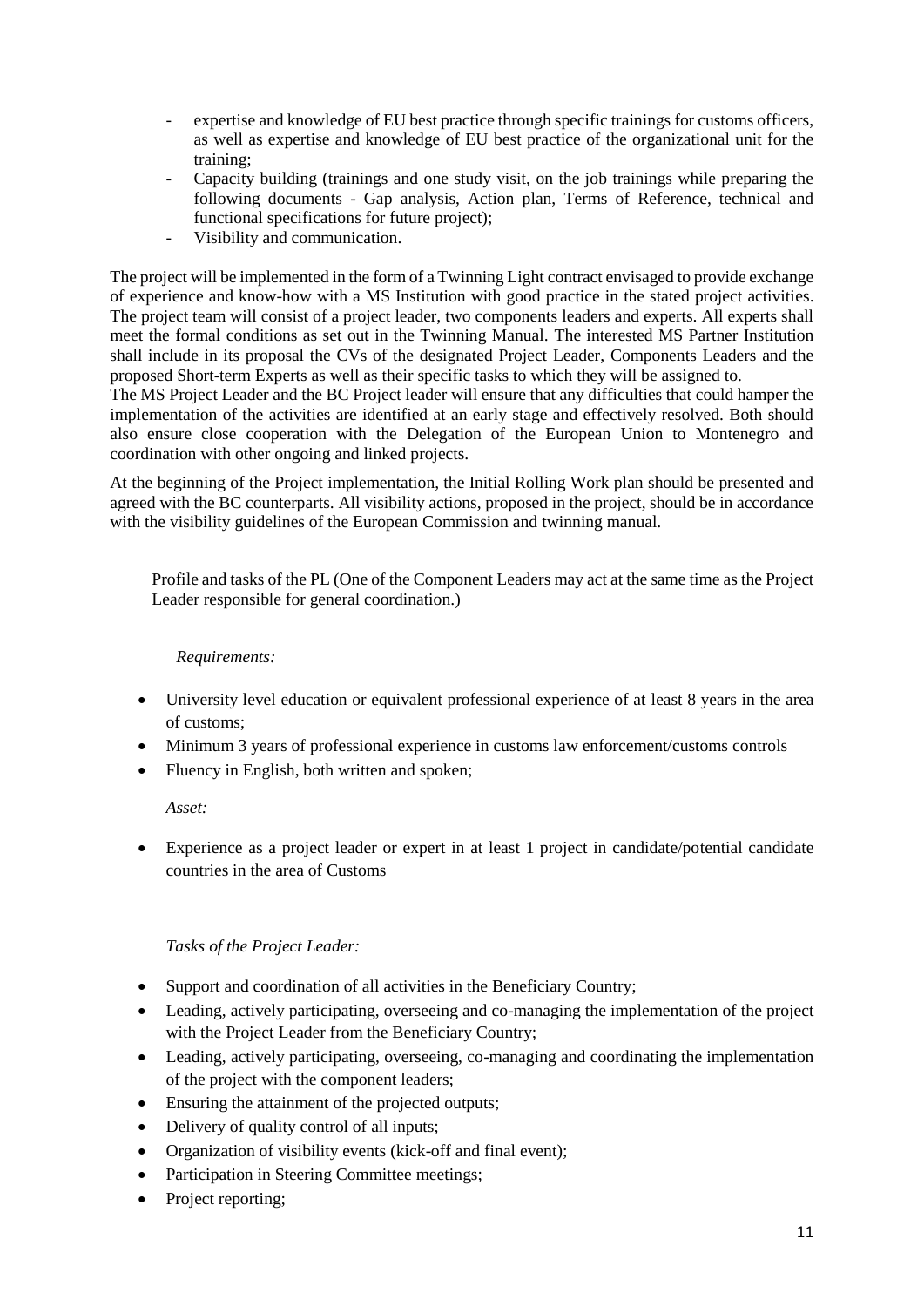- Ensuring backstopping and financial management of the project in the MS;
- Organisation of a study visit to Member State.

# 3.7.1 Profile and tasks of Component Leaders

#### *The Twinning Team will include a team of 2 Component Leaders.*

One of the Component Leaders may act at the same time as the Project Leader responsible for general coordination.

*Each Component Leader will comply with the minimum requirements presented below*.

#### *Profile of the component Leader 1 and 2:*

#### *Requirements:*

- University level education or equivalent professional experience of at least 8 years in the area of customs;
- Minimum 3 years of professional experience in the area of customs law enforcement/customs controls
- Fluency in English, both written and spoken;

#### *Assets:*

- Experience as a component leader or expert in at least 1 project in candidate/potential candidate countries in the area of Customs;
- Experience in designing, organisation and delivery of trainings/capacity building

*Tasks:*

- Actively participating and supporting the Project leader in coordination of activities related to relevant component;
- Organizing the activities with the Project leader in the Beneficiary Country;
- Delivery of results of the activities;
- Reporting on the activities;
- Organization of the meetings within the Project in close cooperation with and Beneficiary PL.

## 3.7.2. Profile and tasks of other short-term experts

The twinning partners will decide on the profile, number and involvement of short term experts during the drafting of the project work plan. There should be a pool of short term experts to ensure smooth implementation of the project during the overall implementation period. STEs should be identified by the Project Leader and have to be agreed with the beneficiary administration in the course of designing and delivery of the project. Team of short-term experts should be mobilized according to agreed work plan.

## *Qualifications and skills:*

- University level education or equivalent professional experience of at least 8 years in the customs;
- At least 3 years of professional experience working in the referent customs area;
- Fluency in English, both written and spoken;

STEs will provide specialized know-how for the individual tasks and individual sectors, needed in the area of customs therefore, the team of experts should have a relevant professional experience in an equivalent body and minimum qualifications required, as well as specific skills needed for individual task. As a general approach, the STEs will take the responsibility for the achievement of the results,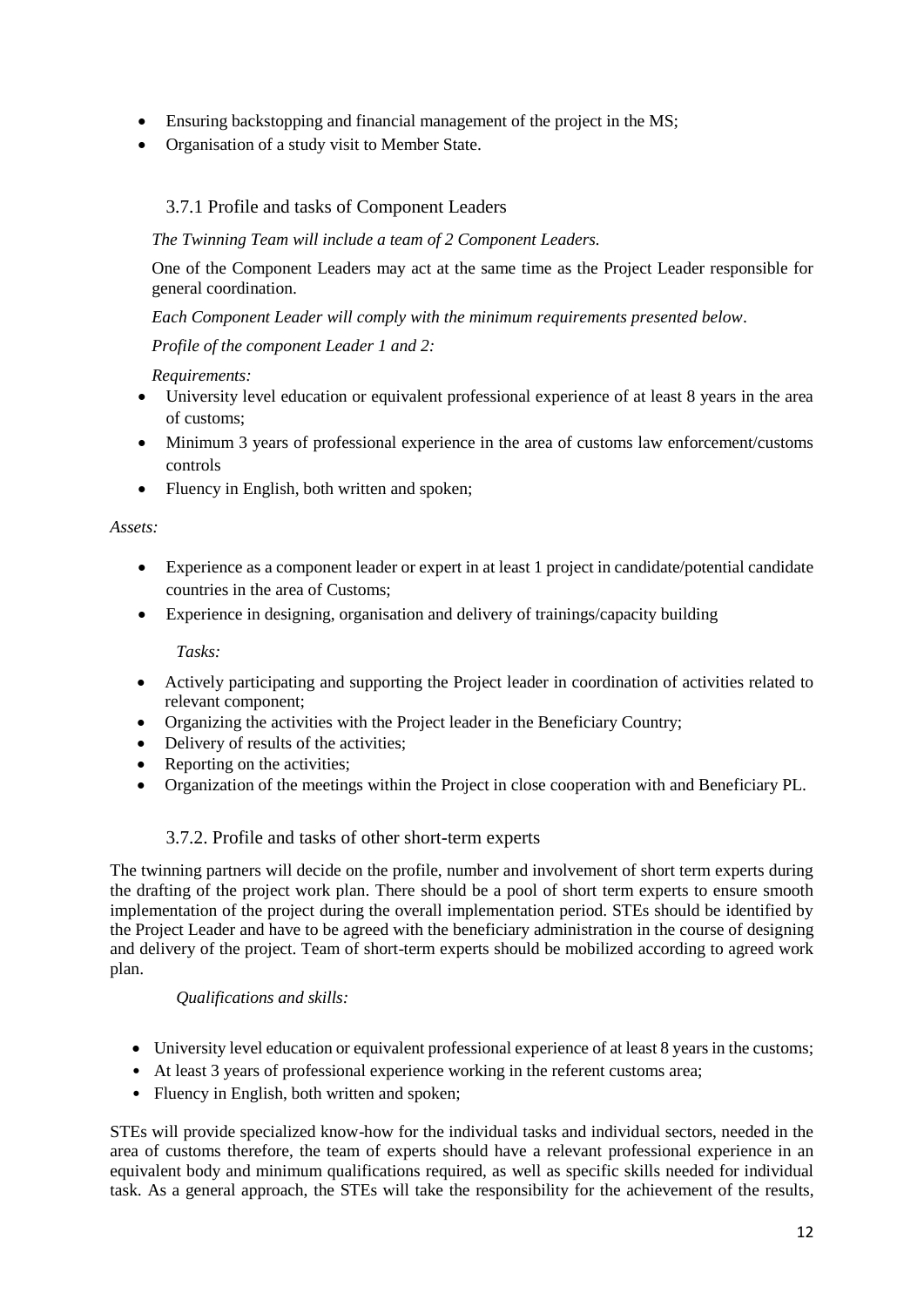each for his/her individual mission tasks. They will also prepare the required reports and the output described. They can provide long-standing experience in all relevant fields.

Detailed profiles and tasks of short-term experts will be provided in the Twinning Work Plan.

*Tasks:*

- Closely work with Montenegrin partners in implementing all Twinning Project activities;
- Provide specialised assistance and support to Revenue and Customs Administration of Montenegro in the activities identified by this Twinning Light Fiche in order to have the best possible results;
- Prepare the deliverables according to instructions from the component and project leader, familiarising themselves with relevant documentation, and drafting supporting materials;
- Diligently perform the activities in order to deliver the results, according to the component leaders instructions and considering the requests by Montenegrin partners.

At the end of the mission submit mission report.

### **4. Budget**

#### EUR 100.000,00

#### **5. Implementation Arrangements**

5.1 Implementing agency responsible for tendering, contracting and accounting

The Directorate for Finance and Contracting of the EU Assistance Funds (CFCU) being the Implementing Agency under IPA bears the sole responsibility for the proper implementation of all contracts in line with the relevant contractual provisions and the requirements governing the indirect management of EU assistance. Alongside, The PIU of the Ministry of Finance and Social Welfare is committed to deliver the appropriate technical support to the CFCU, whereby ensuring proper implementation of the contract activities. In this regard, the CFCU, PIU and other stakeholders closely cooperate.

Directorate for Finance and Contracting of the EU Assistance Funds (CFCU), Ministry of Finance and Social Welfare of Montenegro Ms. Marija Vukčević, Director General Email: [cfcu@mif.gov.me](mailto:cfcu@mif.gov.me) Telephone number: +38220 230 657

#### 5.2 Institutional framework

The main organizational unit in charge for the implementation of project will be Department of Training and Monitoring of Professional Development within the Sector for Planning and Management of Human Resources in the Revenue and Customs Administration of Montenegro. The RCA has appointed project leader counterpart, contact person as well as customs officers which will be in charge of implementation of this project who will closely cooperate with the PL and his team, as well as the Ministry of Finance and Social Welfare. Revenue and Customs Administration is continuously committed to improving administrative capacity through trainings, seminars, in order to fully meet European standards.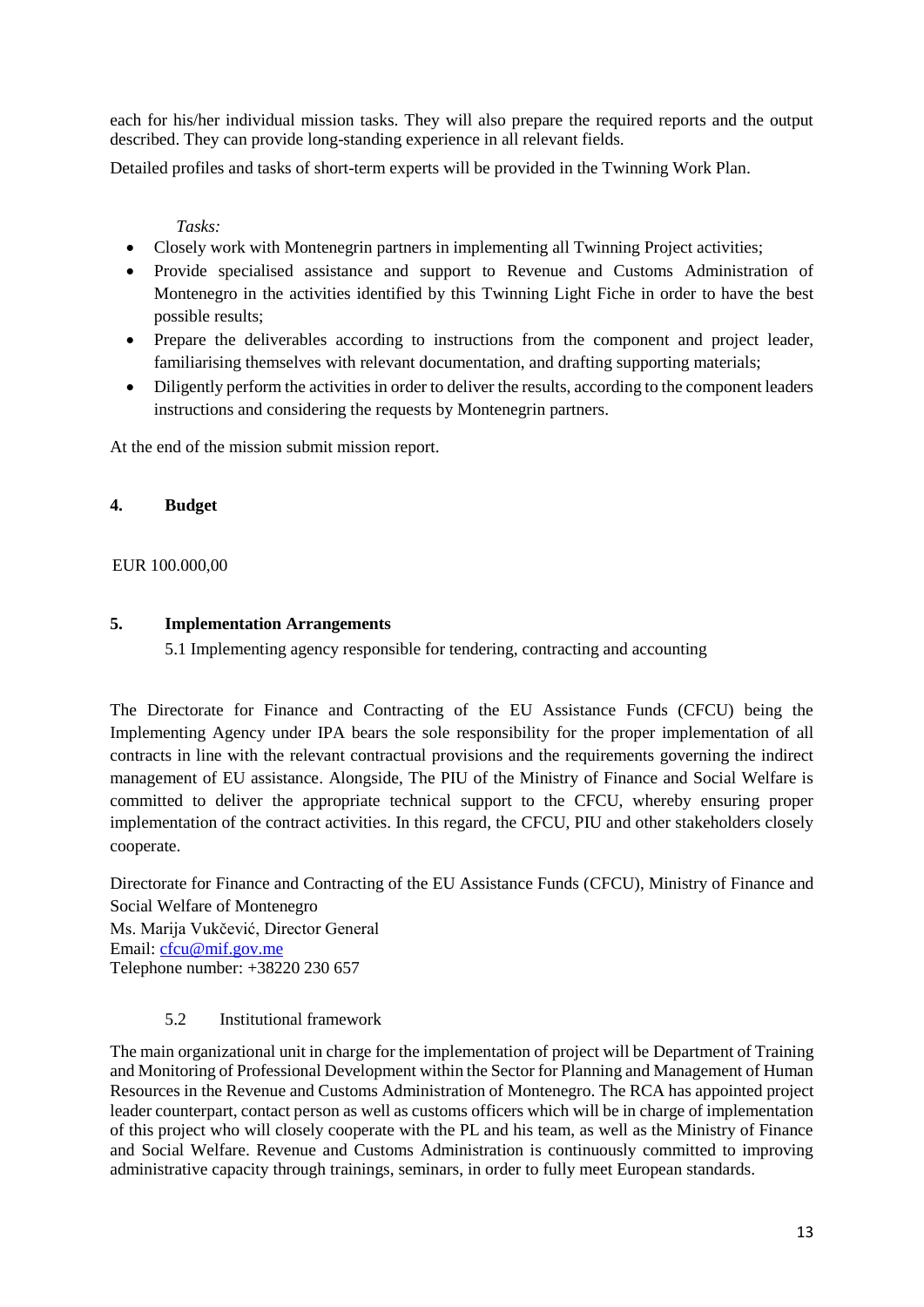## 5.3 Counterparts in the Beneficiary administration:

5.3.1 Contact person:

Civil servant of the Beneficiary Vesna Stojanović Independent Customs Advisor I for training and monitoring of professional education, Department of training and monitoring of professional education Revenue and Customs Administration of Montenegro Šarla de Gola 2, 81000 Podgorica Montenegro

## 5.3.2 PL counterpart

The PL counterpart will be a civil servant of the Beneficiary administration and will be actively involved in the management and coordination of the project*.* 

Marija Nenezić Antelj Independent Customs Advisor I for training and monitoring of professional education, Department of training and monitoring of professional education Revenue and Customs Administration of Montenegro Šarla de Gola 2, 81000 Podgorica

#### **6. Duration of the project**

Six months

#### **7. Sustainability**

This project will support the Revenue and Customs Administration of Montenegro in ensuring effective customs controls and will contribute to the protection of the customs territory and strengthening security.

Adequately trained officers will certainly contribute to greater security and control at border crossings.

Bearing in mind that the result of the project activities will be trained trainers in various areas of customs operations, the organization of training and development of knowledge and skills will have a continuous and sustainable direction and will contribute to the more harmonized management of these processes. The project will provide an incentive for the future education of customs officers and enable continuous monitoring of professional development.

#### **8. Crosscutting issues (equal opportunity, environment, climate etc…)**

Equal participation of women and men will be secured during the implementation of the project. Institutions benefiting from this Project are equal opportunity employers. Special attention to minorities and vulnerable groups will be an integral part of any activity. There will be regular monitoring to ensure these issues are given due prominence. The activities envisaged under the project should not negatively affect the environment. For this purpose, the production of printed material will be kept to the strictest minimum*.*

#### **9. Conditionality and sequencing**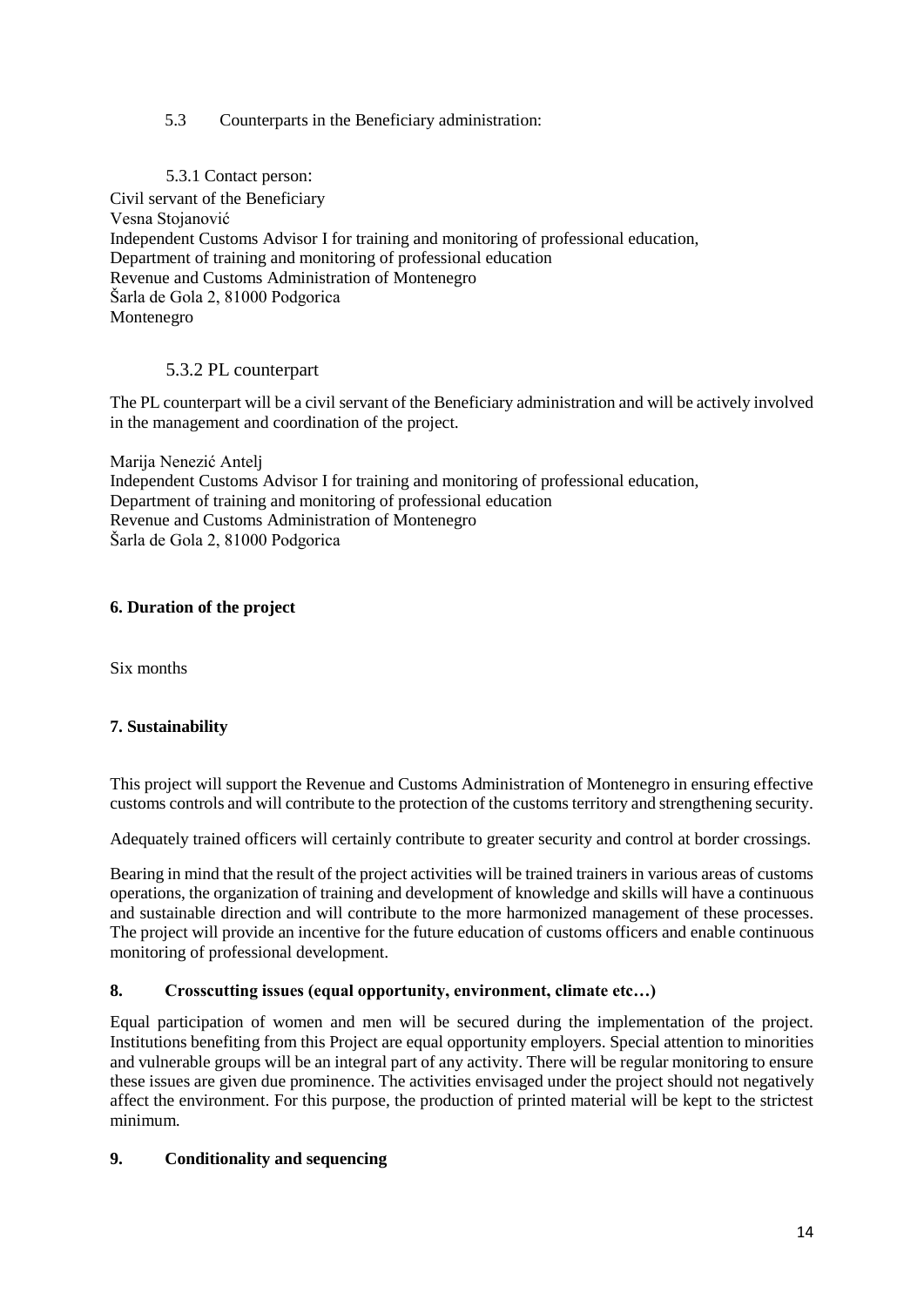This project will contribute to border protection and trade facilitation and the link with negotiation Chapters 24 and 29.

#### **10. Indicators for performance measurement**

- 1) Trained 12 customs officers future trainers in the field of search of passengers and passengers' luggage and delivered guidelines; (Linked to R 1.1., A 1.1.)
- 2) Trained 12 customs officers future trainers in the field of control of vehicles in road traffic and delivered guidelines; (Linked to R 1.2., A 1.2.)
- 3) Trained 6 customs officers-future trainers in the field of control of trains in railway traffic and delivered guidelines; (Linked to R 1.3., A 1.3.)
- 4) Trained 4 customs officers-future trainers in the field of control of aircrafts and delivered guidelines; (Linked to R 1.4., A 1.4.)
- 5) Trained 8 customs officers-future trainers in the field of control of vessels (ships and yachts) and delivered guidelines; (Linked to R 1.5., A 1.5.)
- 6) Trained 12 customs officers-future trainers in the field of customs procedures in maritime traffic and delivered guidelines and certificates for officers who undergone the training; (Linked to R 1.6., A 1.6.)
- 7) Trained 20 customs officers in the field of power of authorized customs officers and delivered guidelines; (Linked to R 1.7., A 1.7.)
- 8) Trained 5 customs officers in the field of customs investigation and delivered guidelines; (Linked to R 1.8., A 1.8.)
- 9) Trained 12customs officers in the field of combatting corruption and strengthening ethics and integrity and delivered guidelines; (Linked to R 1.9., A 1.9.)
- 10) Trained 12 customs officers future trainers in the field of usage of special customs control equipment and delivered guidelines; (Linked to R 1.10., A 1.10)
- 11) Trained 12 training of customs officers-future trainers in the field of Integrated Border Management and Schengen acquis and delivered guidelines; (Linked to R 1.11., A 1.11.)
- 12) Conducted one workshop for the three customs officers of the Department for Training and Monitoring of Professional Education; (Linked to R 2.1., A 2.1.)
- 13) Conducted one study visit to the customs service of twinning partners for at least 3 customs officers from the Department for Training and Monitoring of Professional Education; (Linked to R 2.1., A 2.2.)
- 14) Delivered guidelines and recommendation for improvement of the Department for Training and Monitoring of Professional Education work (Linked to R 2.2., A 2.3.)

## **11. Facilities available**

The Beneficiary institution will provide office accommodation for experts working on the Project (one office), including the equipment (computer, office supplies, copier, telephone, internet connection, air conditioner, etc.)

Furthermore, beneficiary institution will provide a meeting room and training facilities for the purpose of trainings of the customs officers, in the RCA headquarter and RCA Training centre.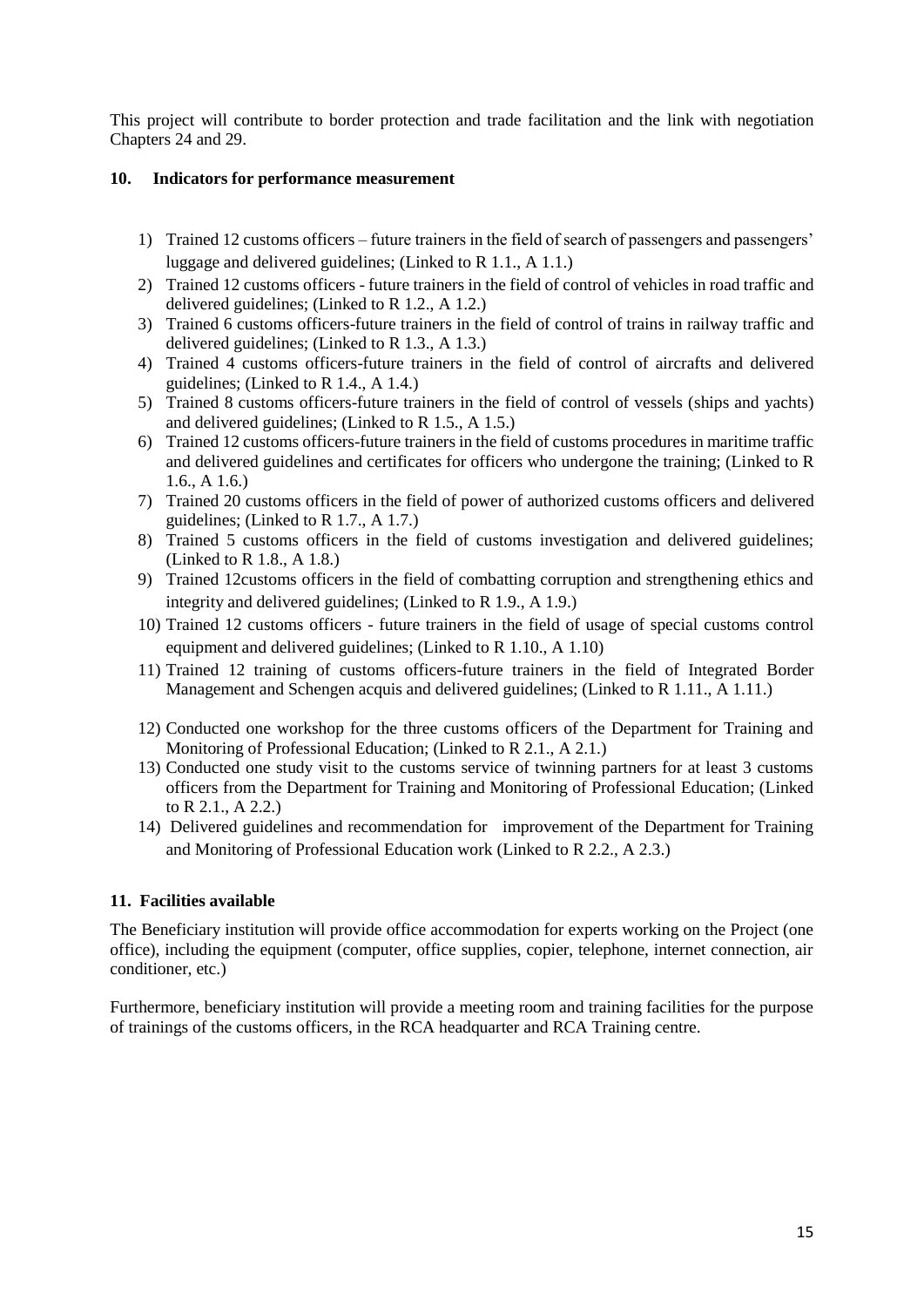# **ANNEXES TO PROJECT FICHE**

- 1. Logical framework matrix as per Annex C1b (compulsory)
- 2. Annex 1 Organizational scheme of Montenegrin Revenue and Customs Administration
- 3. Annex 2 List of workshops and expert missions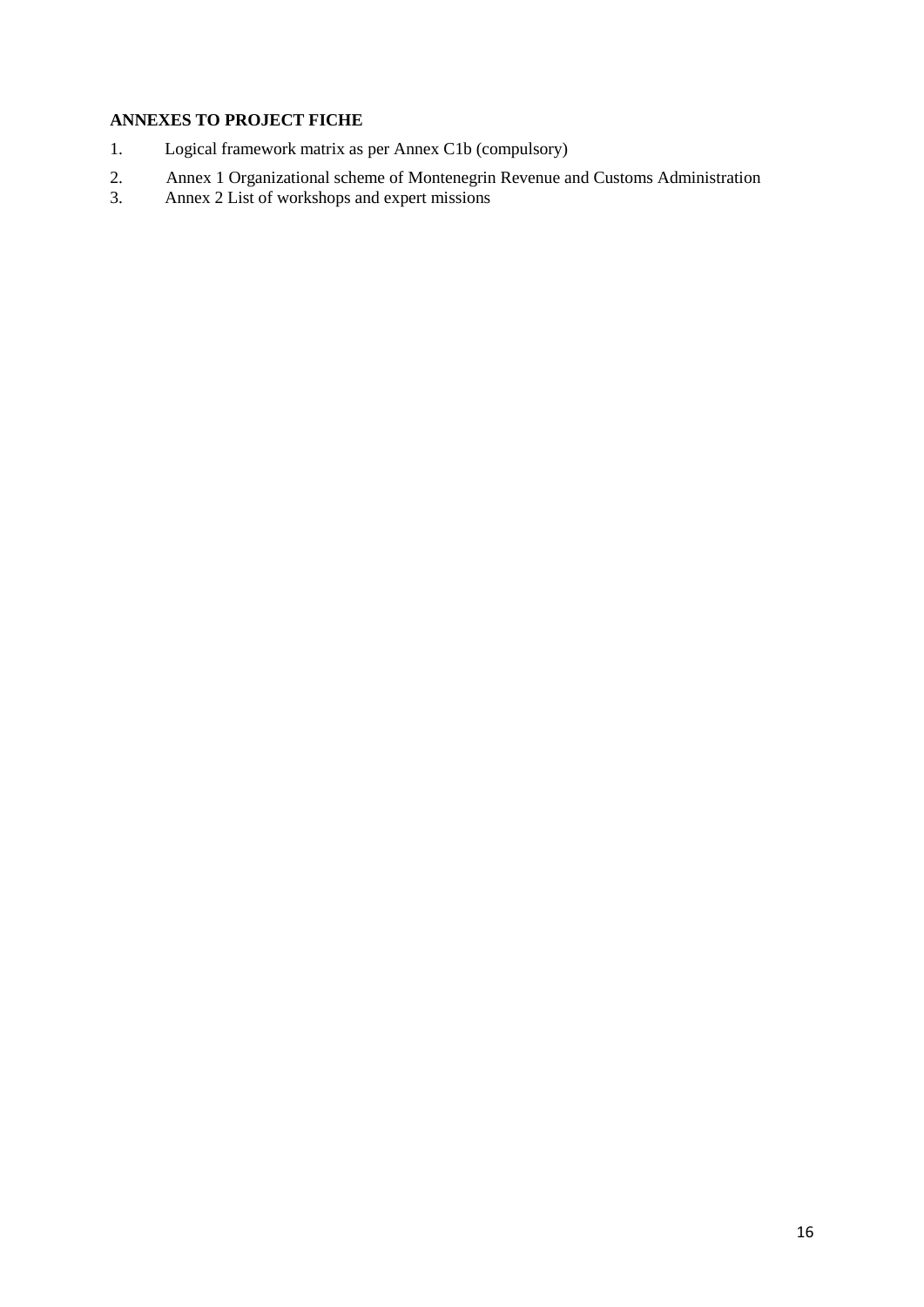# **Annex C1b: Simplified Logical Framework**

|                             | <b>Description</b>                                                                                                                                                                                                                                                                              | <b>Indicators</b><br>(with<br>relevant<br>baseline and<br>target data)                                                                                                                                                                                                                                                | <b>Source</b><br>s of<br>verific<br>ation                                                                                                                                                                                                                                                              | <b>Risks</b>                                                                     | <b>Assumptions</b><br>(external to<br>project)                                                                                  |
|-----------------------------|-------------------------------------------------------------------------------------------------------------------------------------------------------------------------------------------------------------------------------------------------------------------------------------------------|-----------------------------------------------------------------------------------------------------------------------------------------------------------------------------------------------------------------------------------------------------------------------------------------------------------------------|--------------------------------------------------------------------------------------------------------------------------------------------------------------------------------------------------------------------------------------------------------------------------------------------------------|----------------------------------------------------------------------------------|---------------------------------------------------------------------------------------------------------------------------------|
| <b>Overall</b><br>Objective | contribute<br>To<br>the<br>to<br>accomplishment<br>of<br>the<br>goals of the Government of<br>Montenegro<br>related<br>to<br>security of its border and<br>implementation of trade<br>facilitations and Integrated<br><b>Border</b><br>Management<br>and<br>Schengen<br>Strategy<br>Action plan | RCA made<br>further<br>progress in<br>relation to the<br>fulfilment of<br>closing<br>benchmark in<br>Chapter 29<br>Customs and<br>towards<br>realisation of<br>the goals from<br>Trade<br>facilitation<br>strategy and<br>Integrated<br><b>Border</b><br>Management<br>Strategy and<br>Schengen<br><b>Action Plan</b> | EC<br>Progre<br><b>SS</b><br>Report<br>for<br>Monte<br>negro<br>Monte<br>negro<br>annual<br>report<br>for the<br>imple<br>mentati<br>on of<br>the<br>Trade<br>facilita<br>tion<br>strateg<br>y<br>Action<br>plan<br>Reven<br>ue and<br>Custo<br>$\rm ms$<br>Admin<br>istratio<br>n<br>annual<br>Report | Delays in<br>fulfilling the<br>obligation<br>from Chapter<br>29 Customs<br>union | Government<br>maintains<br>consistent<br>policy and<br>commitment<br>to<br>improvement<br>of customs<br>control<br>performance. |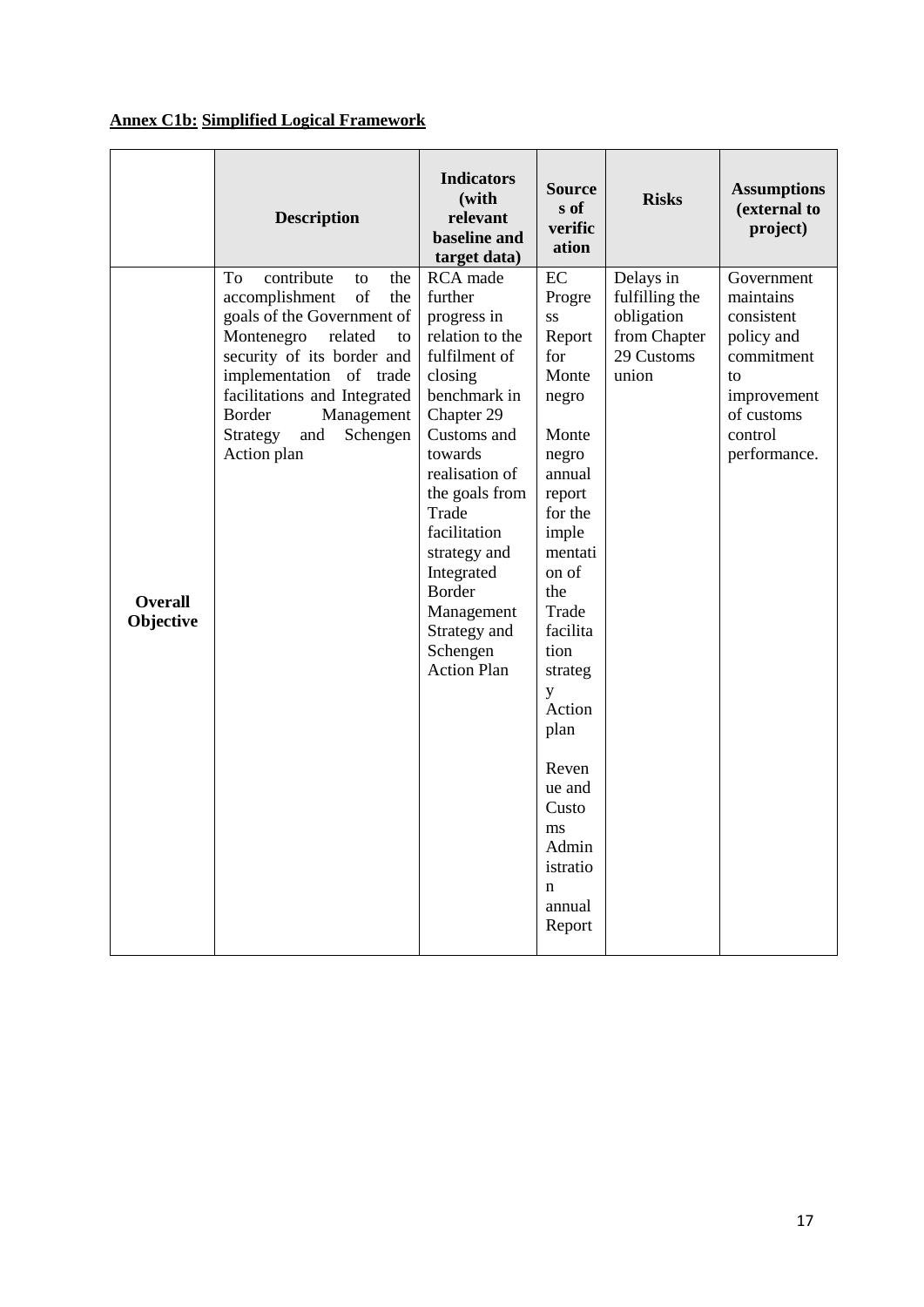|        | <b>Specific</b><br>(Project)<br>Objective(s | strengthen<br>To<br>the<br>capacities of Revenue and<br><b>Customs Administration of</b><br>Montenegro especially in<br>the area of fight against<br>aimed<br>smuggling,<br>at<br>protection of financial and<br>of<br>security<br>interests<br>its<br>Montenegro<br>and<br>citizens, as well as the EU<br>interests in the future. | Customs<br>officers from<br>the Revenue<br>and Customs<br>Administratio<br>n are fully<br>prepared and<br>educated for<br>adequate and<br>efficient<br>conducting<br>the border<br>control<br>performance | EC<br>Progre<br>SS<br>Report<br>for<br>Monte<br>negro<br>Annual<br>report<br>for the<br>imple<br>mentati<br>on of<br>the<br>Trade<br>facilita<br>tion<br>strateg<br>y<br>Action<br>plan.<br>Custo<br>ms<br>Admin<br>istratio<br>n | Delays in<br>fulfilling the<br>obligation<br>from Chapter<br>29 Customs<br>union | Commitment,<br>good and<br>continuous<br>cooperation of<br>all<br>stakeholders<br>at all levels;<br>Willingness<br>and capacity<br>of Customs<br>high level<br>management<br>to introduce<br>changes into<br>the Project<br>area |
|--------|---------------------------------------------|-------------------------------------------------------------------------------------------------------------------------------------------------------------------------------------------------------------------------------------------------------------------------------------------------------------------------------------|-----------------------------------------------------------------------------------------------------------------------------------------------------------------------------------------------------------|-----------------------------------------------------------------------------------------------------------------------------------------------------------------------------------------------------------------------------------|----------------------------------------------------------------------------------|----------------------------------------------------------------------------------------------------------------------------------------------------------------------------------------------------------------------------------|
| Report |                                             |                                                                                                                                                                                                                                                                                                                                     |                                                                                                                                                                                                           | annual                                                                                                                                                                                                                            |                                                                                  |                                                                                                                                                                                                                                  |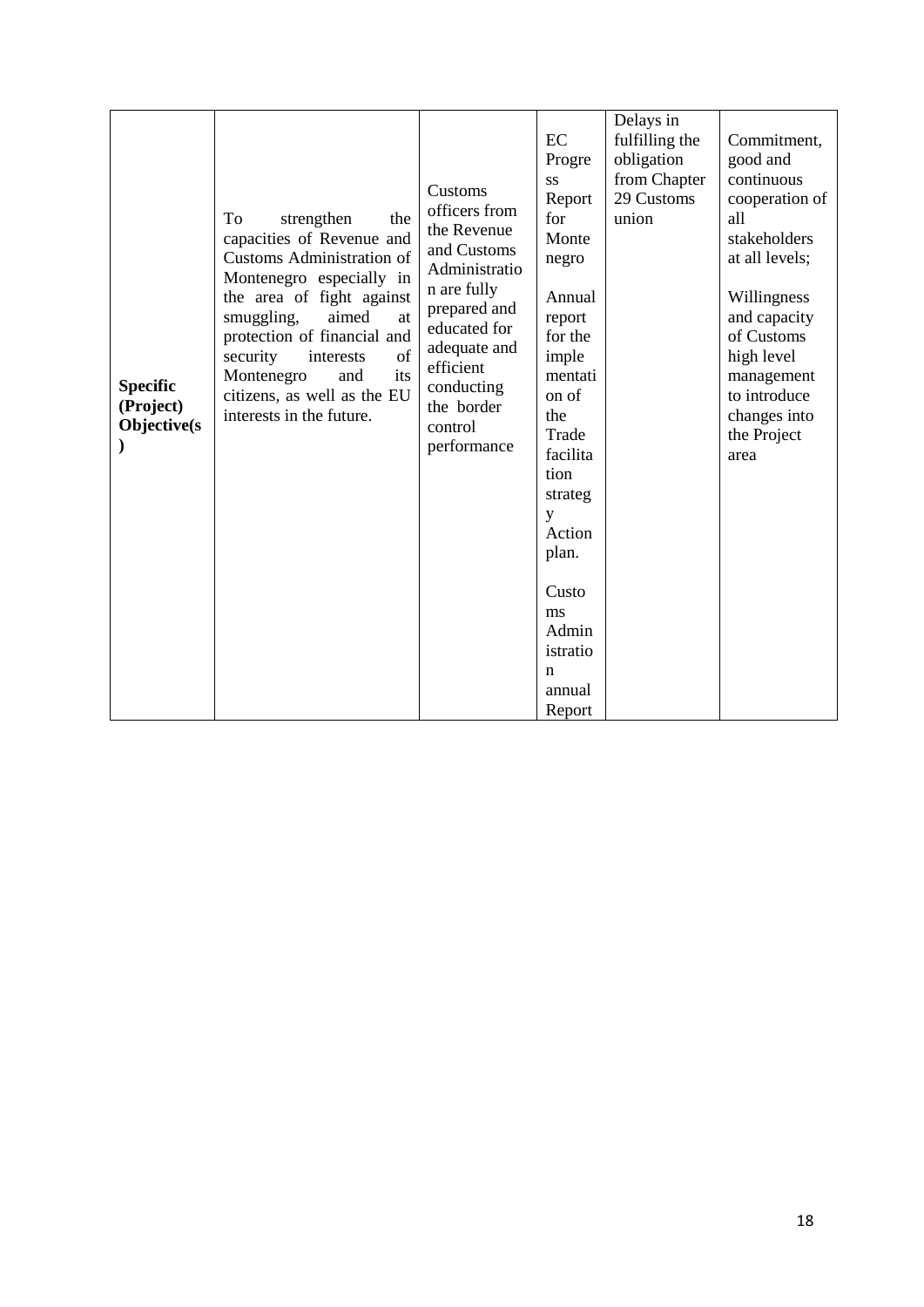|                                                          | Component 1 - Result 1: Improved<br>efificiency and effectivness of border<br>controls in the area of anti-smuggling<br><b>Component 2 - Result 2: Capacities</b><br>of the Department for training and<br>monitoring of professional education<br>strengthened. | <b>Baseline</b> data<br>(2021)<br>The necessity for<br>upgrading the<br>present knowledge<br>and skills in the<br>referent areas of<br>customs control,<br>suppression of<br>smuggling and<br>enhancing the<br>integrity level<br>Target Data (2022)<br>officers<br>Customs<br>involved<br>in<br>all<br>forms of customs<br>control<br>and<br>monitoring<br>of<br>integrity upgraded<br>their<br>current<br>knowledge<br>in<br>referent areas | Annual<br>report<br>of the<br>Custo<br>$\rm ms$<br>Admin<br>istratio<br>n of<br>Monte<br>negro | Covid-19<br>pandemic-<br>travel<br>restrictions<br>(for experts) | Employment<br>of additional<br>officers in<br>related<br>organizational<br>unit of RCA |
|----------------------------------------------------------|------------------------------------------------------------------------------------------------------------------------------------------------------------------------------------------------------------------------------------------------------------------|-----------------------------------------------------------------------------------------------------------------------------------------------------------------------------------------------------------------------------------------------------------------------------------------------------------------------------------------------------------------------------------------------------------------------------------------------|------------------------------------------------------------------------------------------------|------------------------------------------------------------------|----------------------------------------------------------------------------------------|
| <b>Mandatory</b><br>results/outp<br>uts by<br>components |                                                                                                                                                                                                                                                                  |                                                                                                                                                                                                                                                                                                                                                                                                                                               |                                                                                                |                                                                  |                                                                                        |
|                                                          |                                                                                                                                                                                                                                                                  |                                                                                                                                                                                                                                                                                                                                                                                                                                               |                                                                                                |                                                                  |                                                                                        |
|                                                          |                                                                                                                                                                                                                                                                  |                                                                                                                                                                                                                                                                                                                                                                                                                                               |                                                                                                |                                                                  |                                                                                        |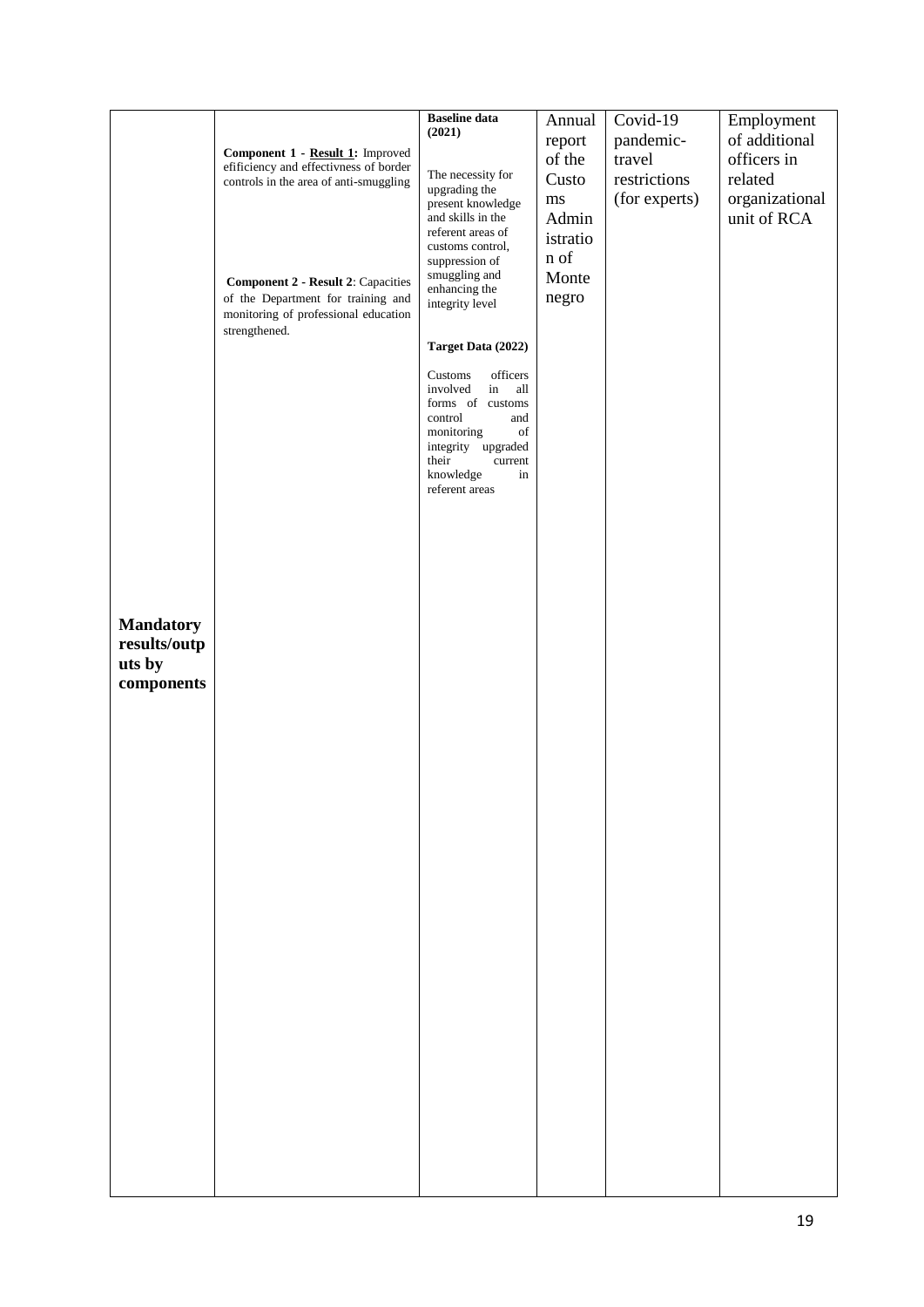|                   |                                                                                                                                                                                                                                           | <b>Baseline</b> data<br>(2021)                                                                                                                                     |         | Covid-19      |  |
|-------------------|-------------------------------------------------------------------------------------------------------------------------------------------------------------------------------------------------------------------------------------------|--------------------------------------------------------------------------------------------------------------------------------------------------------------------|---------|---------------|--|
|                   | <b>Component 1</b>                                                                                                                                                                                                                        | <b>Baseline</b> data                                                                                                                                               | Project | pandemic-     |  |
|                   |                                                                                                                                                                                                                                           | (2021)<br>A constant<br>for<br>need                                                                                                                                | reports | travel        |  |
|                   | Activity 1.1 - Training of customs officers for<br>search of persons and passengers' luggage using                                                                                                                                        | upgrading<br>and                                                                                                                                                   |         | restrictions  |  |
|                   | customs control equipment (train the trainer) and<br>delivered guidelines.                                                                                                                                                                | improvement<br>of<br>the<br>mechanisms and skills in                                                                                                               |         | (for experts) |  |
|                   |                                                                                                                                                                                                                                           | the area of trainings of<br>customs officers.                                                                                                                      |         |               |  |
|                   | Activity 1.2 - Training of customs officers for<br>controls of vehicles in road traffic; using customs<br>control equipment; (train the trainer) and delivered<br>guidelines.                                                             | Target Data (2022)<br>Training in the area of<br>training process of customs<br>officers and monitoring of<br>their progress for at least 3                        |         |               |  |
|                   | Activity 1.3 - Training of customs officers for<br>controls of trains in railway traffic; using customs<br>control equipment; (train the trainer) and delivered<br>guidelines.                                                            | customs officers delivered.<br>1)<br>Trained 12<br>customs officers -trainers<br>in the field of search of<br>passengers and passengers'<br>luggage and guidelines |         |               |  |
|                   | Activity 1.4 - Training of customs officers for<br>control of aircrafts using customs control<br>equipment; (train the trainer) and delivered<br>guidelines.                                                                              | delivered;<br>Trained 12<br>2)<br>officers-future<br>customs<br>trainers in the field of<br>control of vehicles in road                                            |         |               |  |
|                   | Activity 1.5 - Training of customs officers for<br>control of vessels (ships and yachts) using customs<br>control equipment; (train the trainer) and delivered<br>guidelines.                                                             | traffic and<br>guidelines<br>delivered;<br>3)<br>Trained 6<br>officers-future<br>customs                                                                           |         |               |  |
|                   | Activity 1.6 - Delivered trainings for customs<br>officers in the area of customs procedures in<br>maritime traffic (train the trainer) and delivered<br>guidelines.                                                                      | trainers in the field of<br>control of trains in railway<br>traffic and<br>guidelines<br>delivered;                                                                |         |               |  |
| <b>Activities</b> |                                                                                                                                                                                                                                           | Trained<br>4)<br>$\overline{4}$<br>officers-future<br>customs<br>trainers in the field of<br>control of aircrafts and                                              |         |               |  |
|                   | Activity 1.7 Training for customs officers of Anti-<br>smuggling department and delivered guidelines                                                                                                                                      | guidelines delivered;<br>Trained<br>- 8<br>5)                                                                                                                      |         |               |  |
|                   | Activity 1.8.-Training for customs officers in the<br>area of customs investigation and delivered<br>guidelines                                                                                                                           | officers-future<br>customs<br>trainers in the field of<br>control of vessels (ships<br>and yachts) and guidelines<br>delivered;                                    |         |               |  |
|                   | Activity 1.9. Delivered training in the area of anti-<br>corruption and strengthening ethics and integrity<br>and delivered guidelines<br>Activity 1.10. Delivered training for usage of                                                  | Trained 12<br>6)<br>officers-future<br>customs<br>trainers in the field<br>-01<br>customs procedures                                                               |         |               |  |
|                   | special customs control equipment and delivered<br>guidelines                                                                                                                                                                             | in<br>traffic<br>maritime<br>and<br>guidelines delivered;                                                                                                          |         |               |  |
|                   | Activity 1. 11. Delivered training in the area of<br>Integrated Border Management and Schengen<br>acquis (train the trainer) and delivered guidelines.                                                                                    | Trained 20<br>7)<br>customs officers in the<br>field<br>of<br>of<br>power<br>authorized<br>customs<br>officers and guidelines<br>delivered;                        |         |               |  |
|                   | Component2                                                                                                                                                                                                                                | Trained<br>8)<br>5<br>customs officers in the<br>of<br>field<br>customs                                                                                            |         |               |  |
|                   | Activity 2.1- Workshop for acquaintance with best<br>practices in regard work of organizational unit<br>responsible for training and monitoring of<br>professional education in the customs service (1<br>training; 3 days; 3 officers;); | investigation<br>and<br>guidelines delivered;<br>9)<br>Trained<br>12of customs officers in                                                                         |         |               |  |
|                   | Activity 2.2- Study visit to the customs service of<br>twinning partners in order to get acquainted with<br>the practical work of the organization of training<br>for customs officers (1 study visit; 3 days, 3<br>officers).            | the field of combatting<br>corruption<br>and<br>strengthening ethics and<br>integrity and guidelines<br>delivered;                                                 |         |               |  |
|                   | $2.3$ -Drafting<br>guidelines<br>Activity<br>and<br>recommendation for<br>improvement of the                                                                                                                                              | 10)<br>Trained 12<br>customs officers -future<br>trainers in the field of<br>usage of special customs                                                              |         |               |  |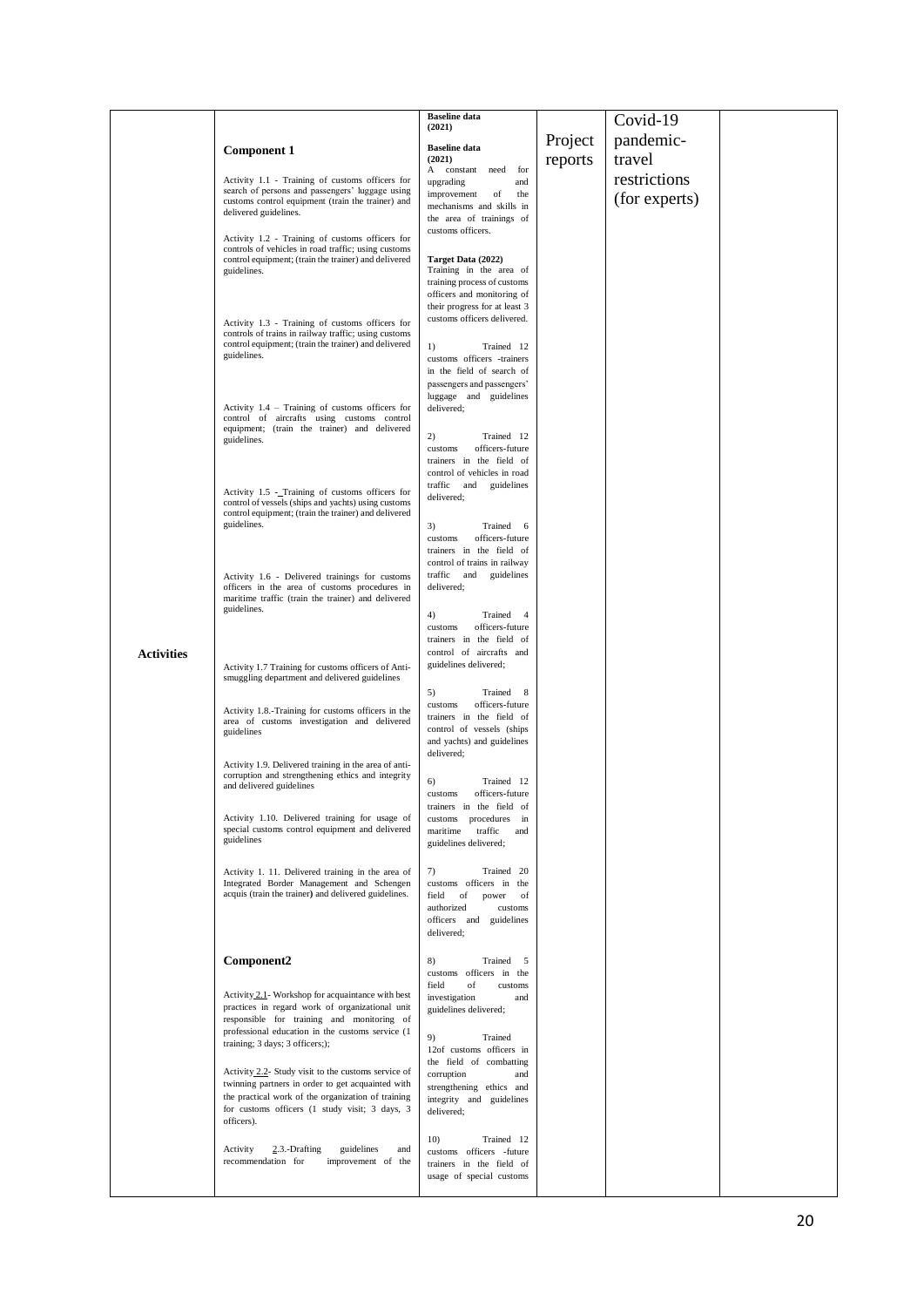| Department for training and monitoring of<br>professional education work | control equipment<br>and<br>guidelines delivered;      |  |  |
|--------------------------------------------------------------------------|--------------------------------------------------------|--|--|
|                                                                          |                                                        |  |  |
|                                                                          | 11)<br>Trained 12<br>training<br>customs<br>of         |  |  |
|                                                                          | officers-future trainers in                            |  |  |
|                                                                          | the field of Integrated                                |  |  |
|                                                                          | Border Management and<br>Schengen<br>acquis and        |  |  |
|                                                                          | delivered;12)<br>guidelines                            |  |  |
|                                                                          | Conducted<br>one workshop for the three                |  |  |
|                                                                          | customs officers of the                                |  |  |
|                                                                          | Department for Training                                |  |  |
|                                                                          | and<br>Monitoring<br>of<br>Professional Education;     |  |  |
|                                                                          |                                                        |  |  |
|                                                                          | 13)<br>Conducted                                       |  |  |
|                                                                          | one study visit to the<br>service<br>of<br>$\rm{cuts}$ |  |  |
|                                                                          | twinning partners for at                               |  |  |
|                                                                          | least 3 customs officers<br>from the Department for    |  |  |
|                                                                          | Training and Monitoring of                             |  |  |
|                                                                          | Professional Education;                                |  |  |
|                                                                          | 14)<br>Delivered                                       |  |  |
|                                                                          | guidelines<br>and                                      |  |  |
|                                                                          | recommendation<br>for<br>the<br>improvement<br>of      |  |  |
|                                                                          | Department for Training                                |  |  |
|                                                                          | and<br>Monitoring<br>$_{\mathrm{of}}$                  |  |  |
|                                                                          | Professional<br>Education<br>work                      |  |  |
|                                                                          |                                                        |  |  |
|                                                                          |                                                        |  |  |
|                                                                          |                                                        |  |  |
|                                                                          |                                                        |  |  |
|                                                                          |                                                        |  |  |
|                                                                          |                                                        |  |  |
|                                                                          |                                                        |  |  |
|                                                                          |                                                        |  |  |
|                                                                          |                                                        |  |  |
|                                                                          |                                                        |  |  |
|                                                                          |                                                        |  |  |
|                                                                          |                                                        |  |  |
|                                                                          |                                                        |  |  |
|                                                                          |                                                        |  |  |
|                                                                          |                                                        |  |  |
|                                                                          |                                                        |  |  |
|                                                                          |                                                        |  |  |
|                                                                          |                                                        |  |  |
|                                                                          |                                                        |  |  |
|                                                                          |                                                        |  |  |
|                                                                          |                                                        |  |  |
|                                                                          |                                                        |  |  |
|                                                                          |                                                        |  |  |
|                                                                          |                                                        |  |  |
|                                                                          |                                                        |  |  |
|                                                                          |                                                        |  |  |
|                                                                          |                                                        |  |  |
|                                                                          |                                                        |  |  |
|                                                                          |                                                        |  |  |
|                                                                          |                                                        |  |  |
|                                                                          |                                                        |  |  |
|                                                                          |                                                        |  |  |
|                                                                          |                                                        |  |  |
|                                                                          |                                                        |  |  |
|                                                                          |                                                        |  |  |
|                                                                          |                                                        |  |  |
|                                                                          |                                                        |  |  |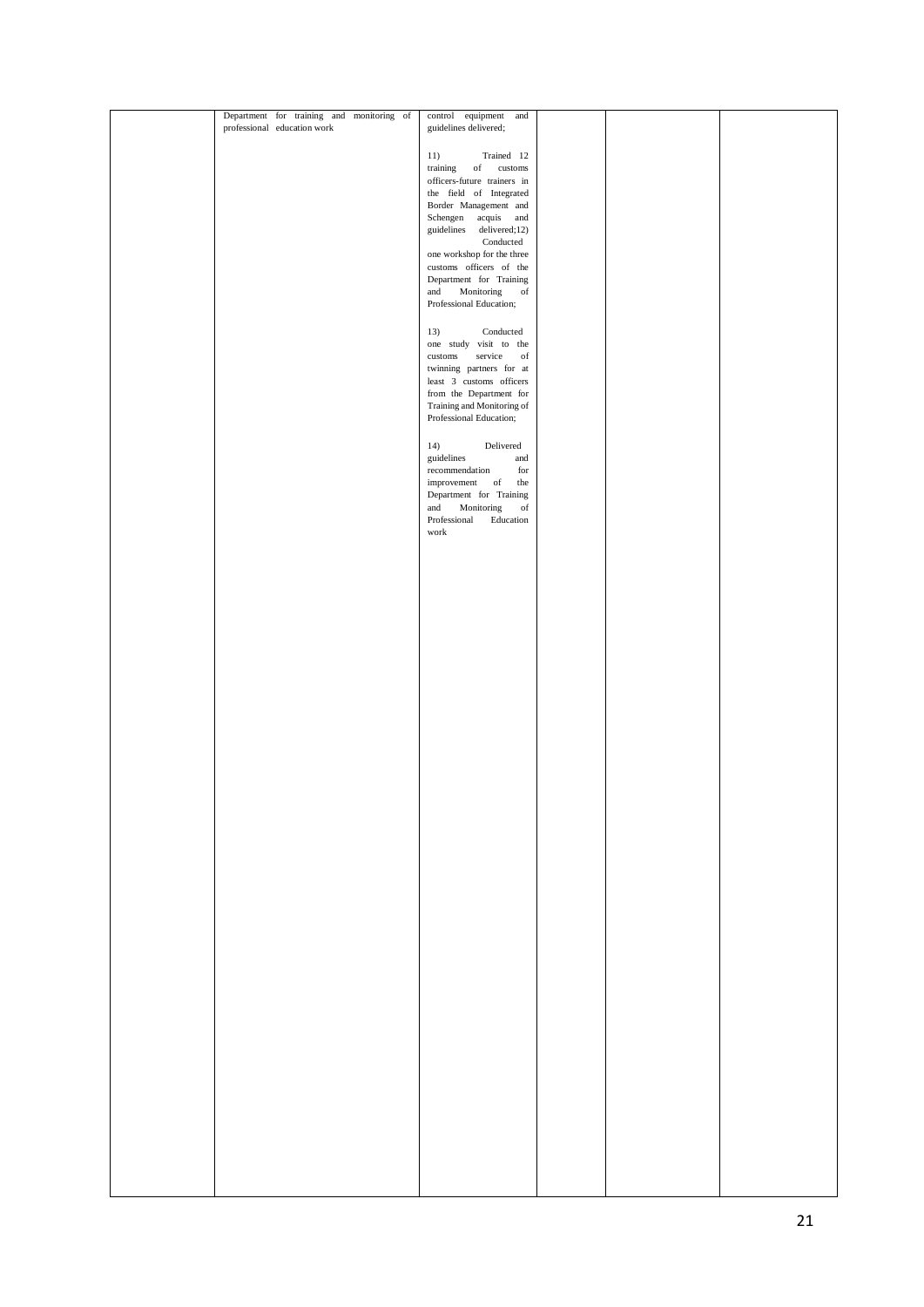

# Annex I Organizational scheme of Montenegrin Revenue and Customs Administration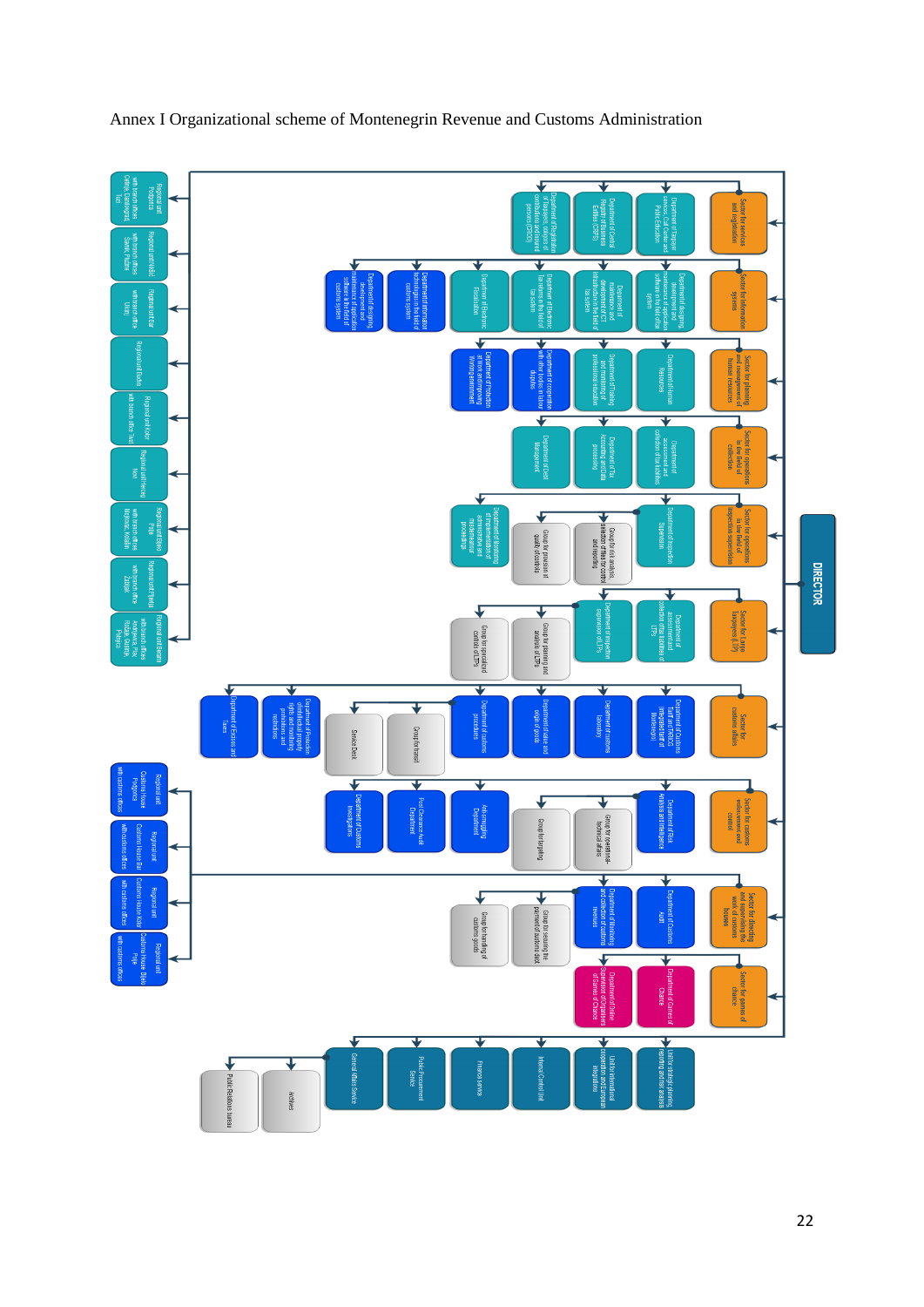# **Annex II List of workshops and expert missions**

1) WCO workshop on risk profiling, selectivity and analysis, 28 May – 1 June 2018.

2) "Risk Analysis and Management" within the "Border Community Security (BCSP)" Program, 19-22 March 2019, Podgorica, "Center Ville", OSCE, OSCE Secretariat in Vienna.

3) WCO workshop for improving knowledge in the field of customs value for better revenue collection, and get better insight into procedures regarding determination of customs value, considering a need for specialized knowledge in the field of customs valuation, 25-27 March 2019

4) Two-week classroom activity for representatives of national institutions dealing with various aspects of security and border management from OSCE participating States, 25 March – 4 April 2019, Dushanbe, Tajikistan, BMSC OSCE College of Border Management

5) Regional Expert Consultative Meeting within the New UNODC Regional Program, 28-29 May 2019, Belgrade, Serbia, UN Office on Drugs and Crime (UNODC)

6) Financial Investigations, 1-3 June 2019, Budva, UNODC

7) Advanced Training for Trainers on Cross-Border Challenges in Identifying Potential Foreign Terrorist Fighters, 24-29 June 2019, Istanbul, Turkey, OSCE Department of International Threats and Border Security and Governance

8) "Measuring and Assessing Organized Crime in the Western Balkans", 17-19 September 2019, Herceg Novi, UNODC

9) Regional Anti-Corruption Platform (ACP) Meeting, 19-20 September 2019, Vienna, Austria, OSCE.

10) Training on Strategic Trade and Export Control (STEC), 23 - 27 September 2019, Podgorica, Hotel Ramada, UNODC

11) Seminar on passenger data exchange, 31 October – 1 November 2019, Vienna, Austria, OSCE

12) Workshops "Fight against illegal trade in cultural goods", 5-7 November 2019, Podgorica, Hotel "Verde", OSCE, Embassy of Italy, Department of Combating Transnational Threats, OSCE.

13) Training for the detection of firearms in postal items, 12-14 November 2019, Podgorica, Hilton Hotel, UNODC

14) Two-day regional meeting on the emergence of new illegal psychoactive substances, 26-27 November 2019, Podgorica, Hotel "Verde", OSCE Mission to Montenegro and the Ministry of Health.

15) Workshop "Investigations and criminal prosecution of illegal arms trafficking", 26-27 November 2019, Belgrade, Serbia, UNODC

16) Study visit to Sipol Airport, The Netherlands, 26-28 November 2019, Sipol, The Netherlands, OSCE

17) Study visit of national financial investigators to Lisbon, 12-13 December 2019, Lisbon, Portugal, UNODC.